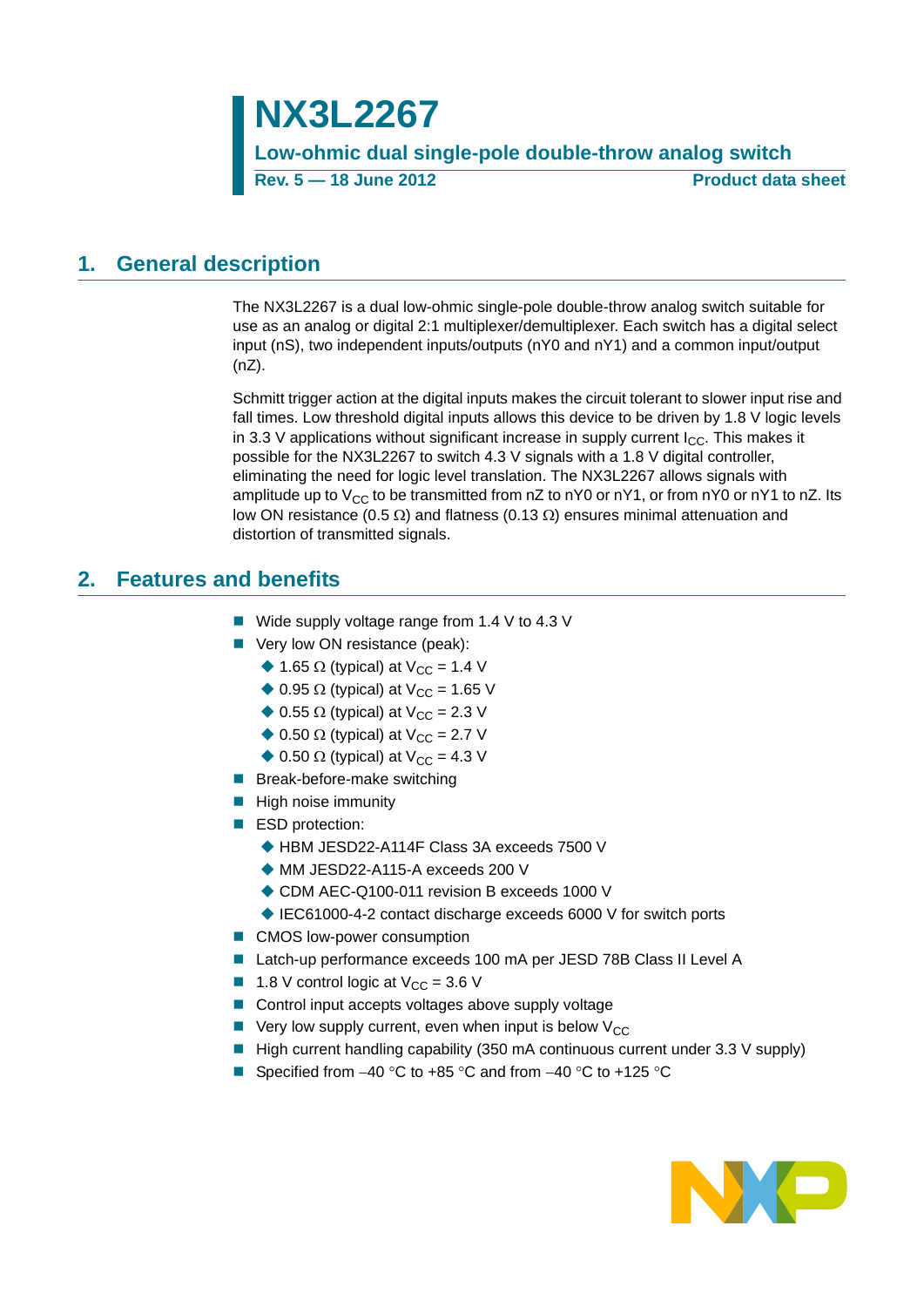# <span id="page-1-0"></span>**3. Applications**

- Cell phone
- **PDA**
- **Portable media player**

# <span id="page-1-1"></span>**4. Ordering information**

#### **Table 1. Ordering information**

| <b>Type number</b> | Package                  |                    |                                                                                                              |                       |
|--------------------|--------------------------|--------------------|--------------------------------------------------------------------------------------------------------------|-----------------------|
|                    | <b>Temperature range</b> | <b>Name</b>        | <b>Description</b>                                                                                           | Version               |
| NX3L2267GM         | $-40$ °C to +125 °C      | XQFN <sub>10</sub> | plastic extremely thin quad flatpackage; no leads;<br>10 terminals; body $2 \times 1.55 \times 0.5$ mm       | SOT1049-3             |
| NX3L2267GU         | $-40$ °C to +125 °C      | XQFN <sub>10</sub> | plastic, extremely thin quad flat package; no leads;<br>10 terminals; body $1.40 \times 1.80 \times 0.50$ mm | SOT <sub>1160-1</sub> |

# <span id="page-1-2"></span>**5. Marking**

| <b>Table 2. Marking</b> |                     |
|-------------------------|---------------------|
| <b>Type number</b>      | <b>Marking code</b> |
| NX3L2267GM              | M67                 |
| NX3L2267GU              | M7                  |

# <span id="page-1-3"></span>**6. Functional diagram**

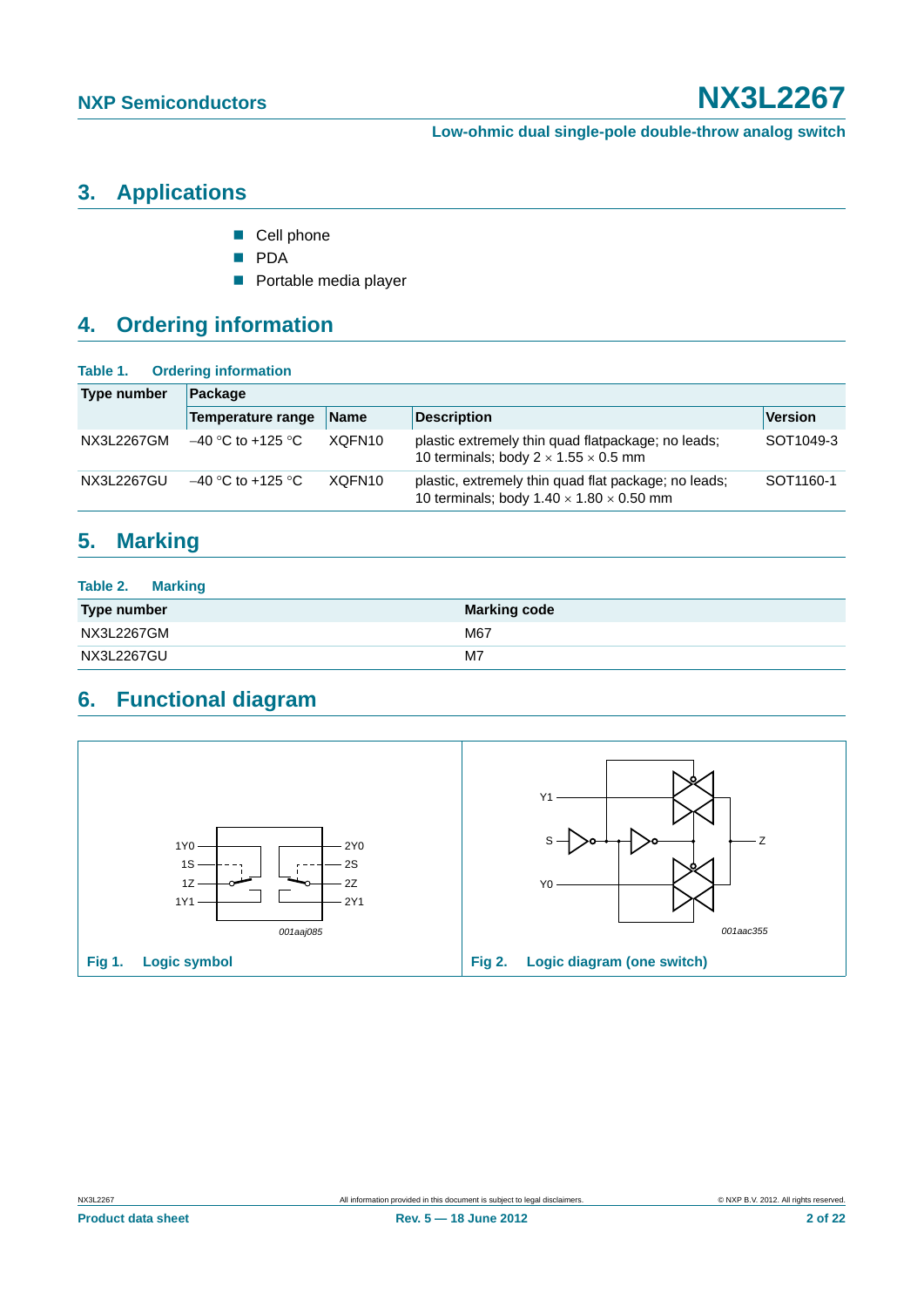### **Low-ohmic dual single-pole double-throw analog switch**

# <span id="page-2-0"></span>**7. Pinning information**

## **7.1 Pinning**

<span id="page-2-1"></span>





<span id="page-2-2"></span>

| Table 3.      | <b>Pin description</b> |                |           |                             |
|---------------|------------------------|----------------|-----------|-----------------------------|
| <b>Symbol</b> |                        | Pin            |           | <b>Description</b>          |
|               |                        | SOT1049-3      | SOT1160-1 |                             |
| 1Y0           |                        |                | 10        | independent input or output |
| 1Y1           |                        | $\overline{2}$ |           | independent input or output |
| 2Y0           |                        | 3              | 2         | independent input or output |
| 2Y1           |                        | 4              | 3         | independent input or output |
| <b>GND</b>    |                        | 5              | 4         | ground $(0 V)$              |
| 2Z            |                        | 6              | 5         | common output or input      |
| 2S            |                        | 7              | 6         | select input                |
| 1S            |                        | 8              | 7         | select input                |
| 1Z            |                        | 9              | 8         | common output or input      |
| $V_{\rm CC}$  |                        | 10             | 9         | supply voltage              |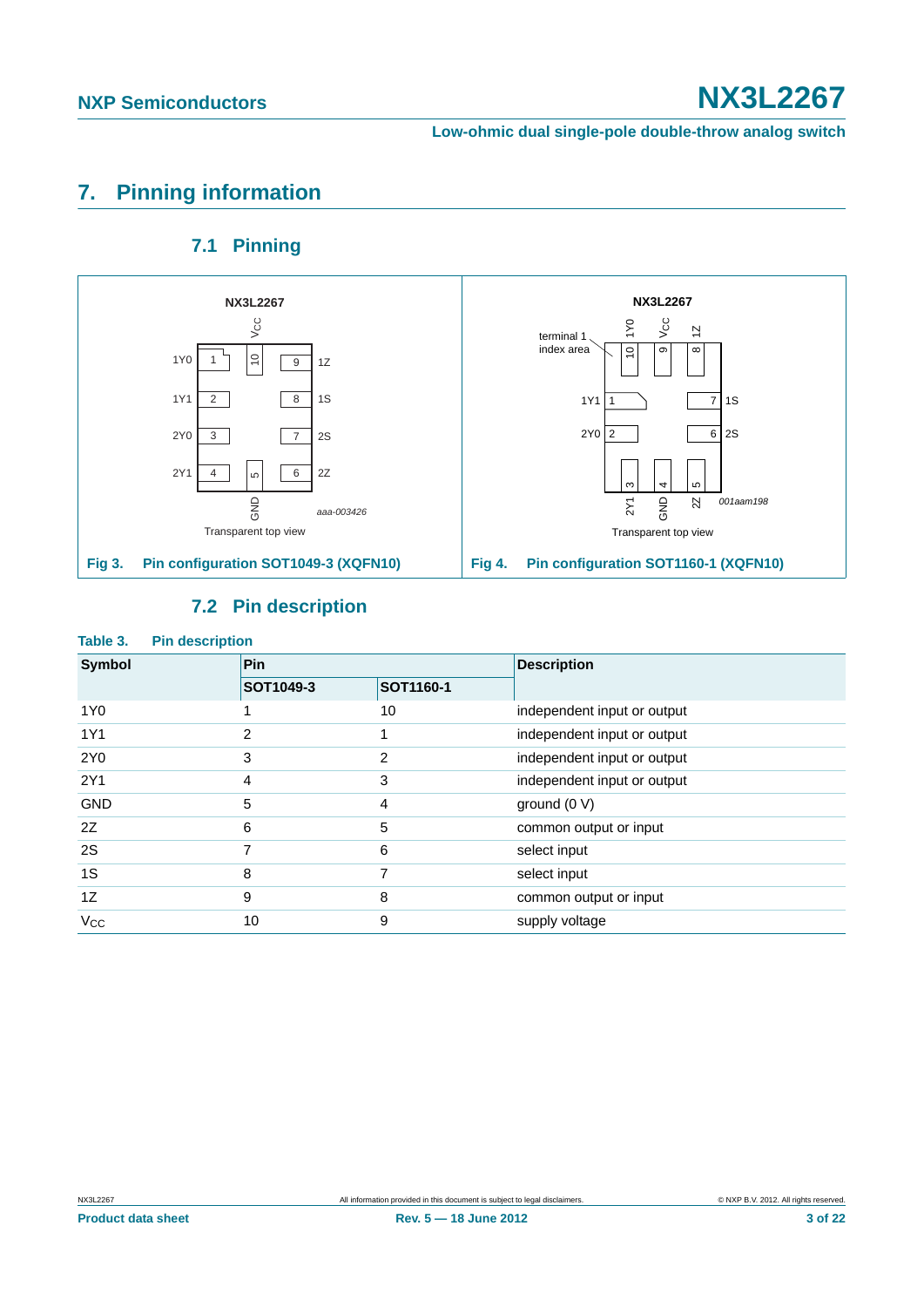## <span id="page-3-7"></span>**8. Functional description**

#### Table 4. Function table<sup>[1]</sup>

| Input nS | <b>Channel on</b> |
|----------|-------------------|
| <b>L</b> | $nY0 = nZ$        |
| H        | $nY1 = nZ$        |

<span id="page-3-0"></span> $[1]$  H = HIGH voltage level; L = LOW voltage level.

### <span id="page-3-8"></span>**9. Limiting values**

#### **Table 5. Limiting values**

*In accordance with the Absolute Maximum Rating System (IEC 60134). Voltages are referenced to GND (ground = 0 V).*

| <b>Symbol</b>     | <b>Parameter</b>        | <b>Conditions</b>                                                                                                | <b>Min</b>            | <b>Max</b>           | Unit |
|-------------------|-------------------------|------------------------------------------------------------------------------------------------------------------|-----------------------|----------------------|------|
| $V_{\rm CC}$      | supply voltage          |                                                                                                                  | $-0.5$                | $+4.6$               | V    |
| $V_{I}$           | input voltage           | select input nS                                                                                                  | $\boxed{1}$<br>$-0.5$ | $+4.6$               | V    |
| V <sub>SW</sub>   | switch voltage          |                                                                                                                  | $\boxed{2}$ -0.5      | $V_{\rm CC}$ + 0.5 V |      |
| $I_{\mathsf{IK}}$ | input clamping current  | $V_1 < -0.5 V$                                                                                                   | $-50$                 | -                    | mA   |
| $I_{SK}$          | switch clamping current | $V_1 < -0.5$ V or $V_1 > V_{CC} + 0.5$ V                                                                         |                       | ±50                  | mA   |
| $I_{SW}$          | switch current          | $V_{SW}$ > -0.5 V or $V_{SW}$ < $V_{CC}$ + 0.5 V;<br>source or sink current                                      |                       | ±350                 | mA   |
|                   |                         | $V_{SW}$ > -0.5 V or $V_{SW}$ < $V_{CC}$ + 0.5 V;<br>pulsed at 1 ms duration, < 10 % duty cycle;<br>peak current |                       | ±500                 | mA   |
| $T_{\text{stg}}$  | storage temperature     |                                                                                                                  | $-65$                 | $+150$               | °C   |
| $P_{\text{tot}}$  | total power dissipation | $T_{amb} = -40$ °C to +125 °C                                                                                    | $[3][4]$ $-$          | 250                  | mW   |

<span id="page-3-1"></span>[1] The minimum input voltage rating may be exceeded if the input current rating is observed.

<span id="page-3-2"></span>[2] The minimum and maximum switch voltage ratings may be exceeded if the switch clamping current rating is observed but may not exceed 4.6 V.

<span id="page-3-3"></span>[3] For XQFN10 (SOT1049-3) package: above 132 °C the value of P<sub>tot</sub> derates linearly with 14.1 mW/K.

<span id="page-3-4"></span>[4] For XQFN10 (SOT1160-1) package: above 128 °C the value of P<sub>tot</sub> derates linearly with 11.5 mW/K.

# <span id="page-3-9"></span>**10. Recommended operating conditions**

#### **Table 6. Recommended operating conditions**

|                     | Symbol Parameter                    | <b>Conditions</b>         |                                   | Min   | Max      | Unit |
|---------------------|-------------------------------------|---------------------------|-----------------------------------|-------|----------|------|
| $V_{\rm CC}$        | supply voltage                      |                           |                                   | 1.4   | 4.3      | V    |
| $V_{I}$             | input voltage                       | select input nS           |                                   | 0     | 4.3      |      |
| V <sub>SW</sub>     | switch voltage                      | switch input nY0 or nY1   | $11$ 0                            |       | $V_{CC}$ |      |
| $T_{\mathsf{amb}}$  | ambient temperature                 |                           |                                   | $-40$ | $+125$   | °C   |
| $\Delta t/\Delta V$ | input transition rise and fall rate | $V_{CC}$ = 1.4 V to 4.3 V | $\begin{bmatrix} 2 \end{bmatrix}$ |       | 200      | ns/V |

<span id="page-3-5"></span>[1] To avoid sinking GND current from terminal nZ when switch current flows in terminal nYn, the voltage drop across the bidirectional switch must not exceed 0.4 V. If the switch current flows into terminal nZ, no GND current will flow from terminal nYn. In this case, there is no limit for the voltage drop across the switch.

<span id="page-3-6"></span>[2] Applies to select input nS signal levels.

NX3L2267 All information provided in this document is subject to legal disclaimers. © NXP B.V. 2012. All rights reserved.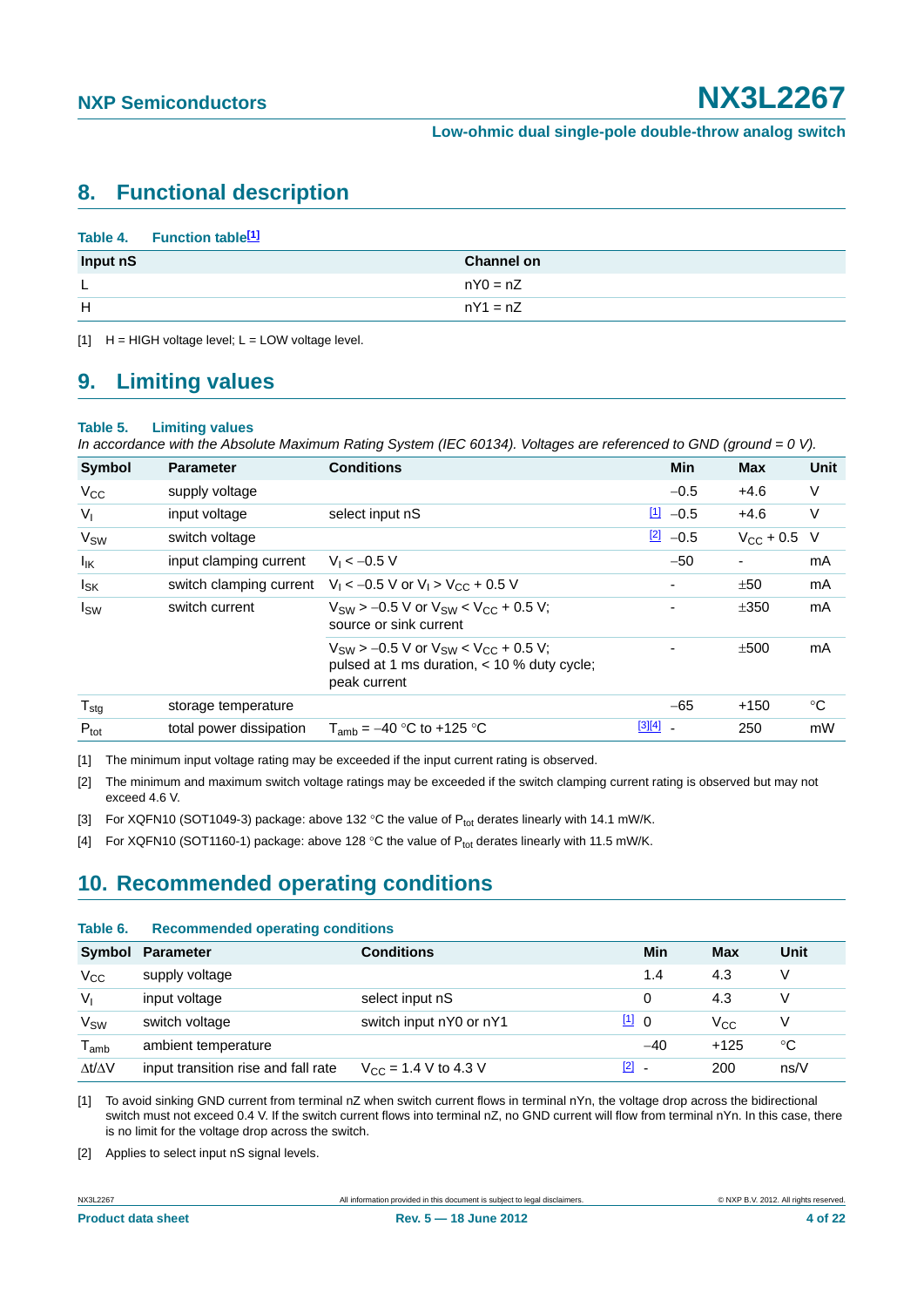# <span id="page-4-0"></span>**11. Static characteristics**

#### **Table 7. Static characteristics**

*At recommended operating conditions; voltages are referenced to GND (ground 0 V).*

| <b>Symbol</b>   | Parameter                | <b>Conditions</b>                                                      | $T_{amb}$ = 25 °C        |                          |                          | $T_{amb} = -40$ °C to +125 °C | Unit                     |                          |             |
|-----------------|--------------------------|------------------------------------------------------------------------|--------------------------|--------------------------|--------------------------|-------------------------------|--------------------------|--------------------------|-------------|
|                 |                          |                                                                        | Min                      | <b>Typ</b>               | <b>Max</b>               | Min                           | <b>Max</b><br>(85 °C)    | <b>Max</b><br>(125 °C)   |             |
| V <sub>IH</sub> | HIGH-level               | $V_{CC}$ = 1.4 V to 1.6 V                                              | 0.9                      | $\overline{\phantom{a}}$ |                          | 0.9                           |                          |                          | V           |
|                 | input voltage            | $V_{CC}$ = 1.65 V to 1.95 V                                            | 0.9                      | $\blacksquare$           | $\overline{\phantom{0}}$ | 0.9                           | $\overline{\phantom{a}}$ | $\frac{1}{2}$            | V           |
|                 |                          | $V_{CC}$ = 2.3 V to 2.7 V                                              | 1.1                      | $\overline{\phantom{a}}$ |                          | 1.1                           |                          | $\overline{\phantom{a}}$ | $\mathsf V$ |
|                 |                          | $V_{CC}$ = 2.7 V to 3.6 V                                              | 1.3                      | $\overline{\phantom{a}}$ |                          | 1.3                           |                          | $\blacksquare$           | $\mathsf V$ |
|                 |                          | $V_{CC}$ = 3.6 V to 4.3 V                                              | 1.4                      | $\overline{\phantom{a}}$ |                          | 1.4                           |                          |                          | $\mathsf V$ |
| $V_{IL}$        | LOW-level                | $V_{CC}$ = 1.4 V to 1.6 V                                              | $\blacksquare$           | $\overline{\phantom{a}}$ | 0.3                      | $\overline{\phantom{a}}$      | 0.3                      | 0.3                      | $\mathsf V$ |
|                 | input voltage            | $V_{CC}$ = 1.65 V to 1.95 V                                            | $\overline{\phantom{a}}$ | $\overline{\phantom{a}}$ | 0.4                      |                               | 0.4                      | 0.3                      | $\sf V$     |
|                 |                          | $V_{CC}$ = 2.3 V to 2.7 V                                              | $\overline{\phantom{a}}$ | $\overline{\phantom{a}}$ | 0.5                      | $\overline{\phantom{a}}$      | 0.5                      | 0.4                      | V           |
|                 |                          | $V_{CC}$ = 2.7 V to 3.6 V                                              | $\frac{1}{2}$            | $\overline{\phantom{a}}$ | 0.5                      |                               | 0.5                      | 0.5                      | V           |
|                 |                          | $V_{CC}$ = 3.6 V to 4.3 V                                              | $\overline{\phantom{a}}$ | $\blacksquare$           | 0.6                      | $\blacksquare$                | 0.6                      | 0.6                      | V           |
| $\mathbf{l}_1$  | input leakage<br>current | select input nS;<br>$V_1$ = GND to 4.3 V;<br>$V_{CC}$ = 1.4 V to 4.3 V |                          |                          |                          |                               | ±0.5                     | $\pm 1$                  | μA          |
| $I_{S(OFF)}$    | OFF-state                | nYn port; see Figure 5                                                 |                          |                          |                          |                               |                          |                          |             |
|                 | leakage                  | $V_{CC}$ = 1.4 V to 3.6 V                                              | $\blacksquare$           | $\blacksquare$           | ±5                       | ٠                             | ±10                      | $\pm 100$                | nA          |
|                 | current                  | $V_{CC}$ = 3.6 V to 4.3 V                                              | $\blacksquare$           | $\blacksquare$           | ±10                      | $\overline{\phantom{a}}$      | ±50                      | ±200                     | nA          |
| $I_{S(ON)}$     | ON-state                 | nZ port; see Figure 6                                                  |                          |                          |                          |                               |                          |                          |             |
|                 | leakage                  | $V_{CC}$ = 1.4 V to 3.6 V                                              | $\blacksquare$           | $\overline{\phantom{a}}$ | ±5                       |                               | ±20                      | ±200                     | nA          |
|                 | current                  | $V_{CC}$ = 3.6 V to 4.3 V                                              | ÷,                       | $\overline{\phantom{a}}$ | ±10                      | ۰                             | ±50                      | ±400                     | nA          |
| $I_{\rm CC}$    | supply current           | $V_1 = V_{CC}$ or GND;<br>$V_{SW}$ = GND or $V_{CC}$                   |                          |                          |                          |                               |                          |                          |             |
|                 |                          | $V_{CC}$ = 3.6 V                                                       | $\blacksquare$           | $\overline{\phantom{a}}$ | 100                      | $\blacksquare$                | 300                      | 3000                     | nA          |
|                 |                          | $V_{CC} = 4.3 V$                                                       |                          | $\blacksquare$           | 150                      |                               | 500                      | 5000                     | nA          |
| $\Delta I_{CC}$ | additional               | $V_{SW}$ = GND or $V_{CC}$                                             |                          |                          |                          |                               |                          |                          |             |
|                 | supply current           | $V_1 = 2.6 V$ ; $V_{CC} = 4.3 V$                                       | $\blacksquare$           | 2.0                      | 4.0                      |                               | $\overline{7}$           | $\overline{7}$           | μA          |
|                 |                          | $V_1 = 2.6 V$ ; $V_{CC} = 3.6 V$                                       | $\overline{\phantom{a}}$ | 0.35                     | 0.7                      | $\overline{\phantom{a}}$      | 1                        | 1                        | μA          |
|                 |                          | $V_1 = 1.8 V$ ; $V_{CC} = 4.3 V$                                       | $\overline{\phantom{a}}$ | 7.0                      | 10.0                     |                               | 15                       | 15                       | μA          |
|                 |                          | $V_1 = 1.8 V$ ; $V_{CC} = 3.6 V$                                       | $\blacksquare$           | 2.5                      | 4.0                      | $\overline{\phantom{a}}$      | 5                        | 5                        | μA          |
|                 |                          | $V_1 = 1.8 V$ ; $V_{CC} = 2.5 V$                                       |                          | 50                       | 200                      |                               | 300                      | 500                      | nA          |
| C <sub>1</sub>  | input<br>capacitance     |                                                                        | $\blacksquare$           | $1.0$                    | $\overline{\phantom{a}}$ | $\blacksquare$                | $\blacksquare$           | $\blacksquare$           | pF          |
| $C_{S(OFF)}$    | OFF-state<br>capacitance | port nYn                                                               | $\blacksquare$           | 35                       | ÷,                       | ٠                             | $\frac{1}{2}$            | $\blacksquare$           | pF          |
| $C_{S(ON)}$     | ON-state<br>capacitance  | port nYn                                                               | $\blacksquare$           | 135                      |                          |                               |                          | $\overline{\phantom{0}}$ | pF          |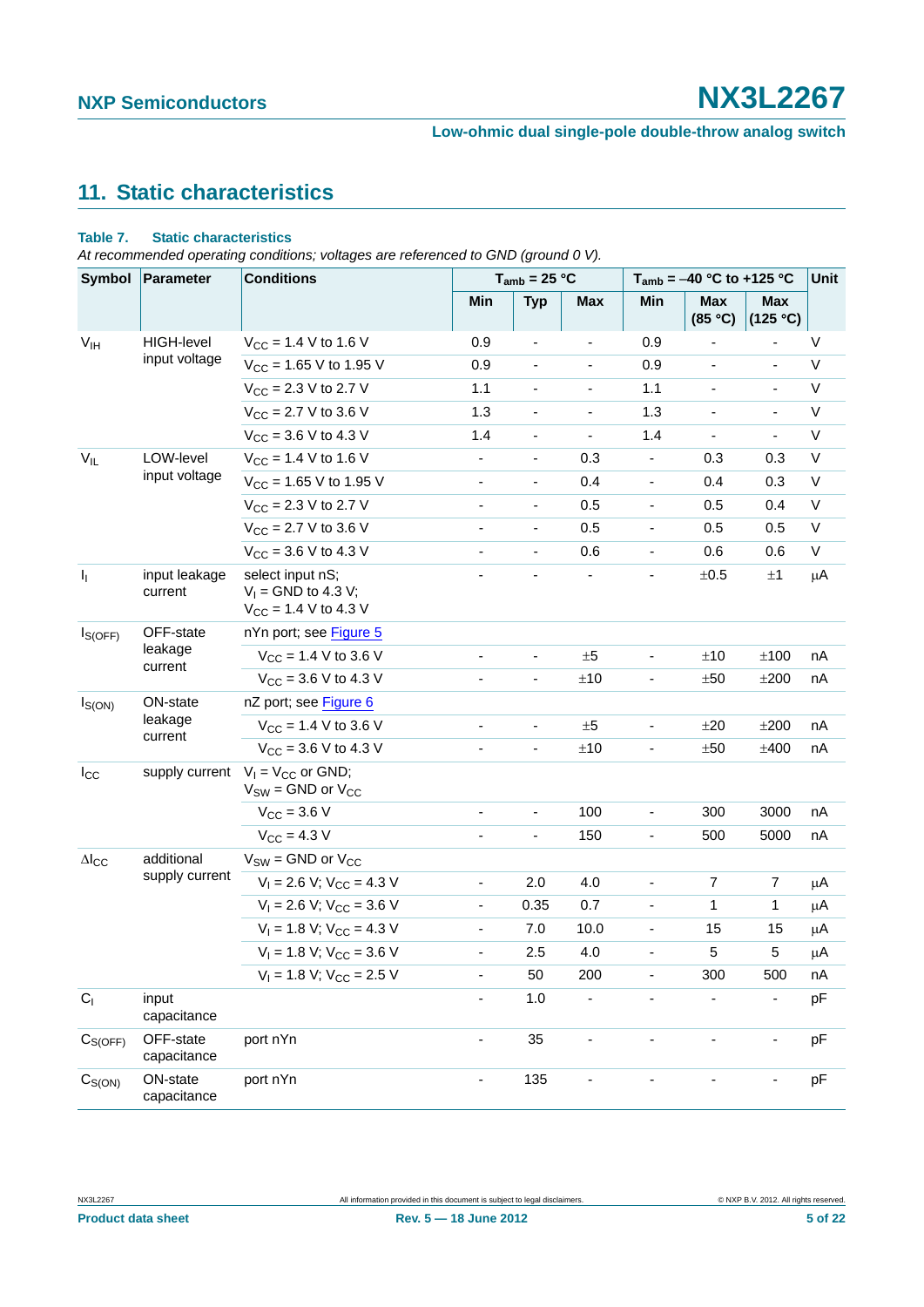#### **Low-ohmic dual single-pole double-throw analog switch**

### **11.1 Test circuits**

<span id="page-5-2"></span>

<span id="page-5-1"></span><span id="page-5-0"></span>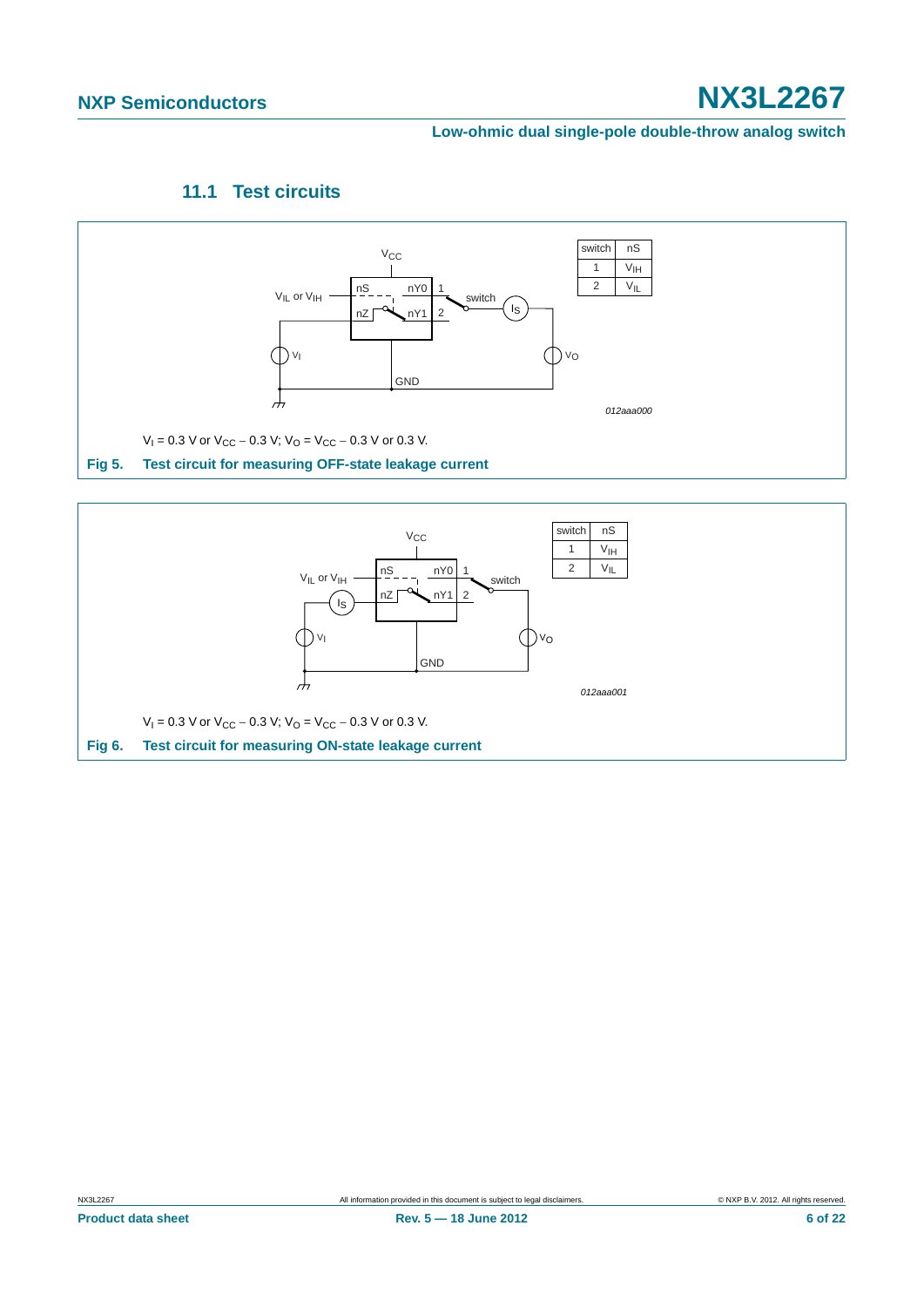### **11.2 ON resistance**

#### <span id="page-6-3"></span>**Table 8. ON resistance**

*At recommended operating conditions; voltages are referenced to GND (ground = 0 V); for graphs see [Figure 8](#page-7-0) to [Figure 14.](#page-9-0)*

| <b>Symbol</b>   | <b>Parameter</b>                           | <b>Conditions</b>                                                            |                              | $-40$ °C to +85 °C |            |                          | -40 °C to +125 °C |          |
|-----------------|--------------------------------------------|------------------------------------------------------------------------------|------------------------------|--------------------|------------|--------------------------|-------------------|----------|
|                 |                                            |                                                                              | Min                          | Typ <sup>[1]</sup> | <b>Max</b> | Min                      | <b>Max</b>        |          |
| $R_{ON(peak)}$  | ON resistance (peak)                       | port nYn;<br>$V_1$ = GND to $V_{CC}$ ;<br>$I_{SW}$ = 100 mA;<br>see Figure 7 |                              |                    |            |                          |                   |          |
|                 |                                            | $V_{CC}$ = 1.4 V                                                             | $\qquad \qquad \blacksquare$ | 1.65               | 3.7        |                          | 4.1               | Ω        |
|                 |                                            | $V_{\rm CC}$ = 1.65 V                                                        | $\overline{\phantom{a}}$     | 0.95               | 1.6        | $\overline{\phantom{a}}$ | 1.7               | Ω        |
|                 |                                            | $V_{\text{CC}} = 2.3 V$                                                      | -                            | 0.55               | 0.8        | -                        | 0.9               | $\Omega$ |
|                 |                                            | $V_{\rm CC} = 2.7 V$                                                         | $\overline{\phantom{a}}$     | 0.50               | 0.75       | $\frac{1}{2}$            | 0.9               | $\Omega$ |
|                 |                                            | $V_{\text{CC}} = 4.3 V$                                                      | $\qquad \qquad \blacksquare$ | 0.50               | 0.75       | $\overline{\phantom{0}}$ | 0.9               | $\Omega$ |
| $\Delta R_{ON}$ | ON resistance mismatch<br>between channels | $[2]$<br>$V_1$ = GND to $V_{CC}$ ;<br>$ISW = 100 mA$                         |                              |                    |            |                          |                   |          |
|                 |                                            | $V_{CC}$ = 1.4 V                                                             | $\overline{\phantom{a}}$     | 0.20               | 0.35       | $\overline{\phantom{0}}$ | 0.35              | Ω        |
|                 |                                            | $V_{CC}$ = 1.65 V                                                            | -                            | 0.20               | 0.25       | $\overline{\phantom{0}}$ | 0.30              | Ω        |
|                 |                                            | $V_{\rm CC}$ = 2.3 V                                                         | -                            | 0.09               | 0.13       | $\overline{\phantom{a}}$ | 0.15              | Ω        |
|                 |                                            | $V_{\rm CC} = 2.7 V$                                                         | -                            | 0.09               | 0.125      | -                        | 0.15              | Ω        |
|                 |                                            | $V_{CC} = 4.3 V$                                                             | $\overline{\phantom{a}}$     | 0.09               | 0.125      | $\overline{\phantom{a}}$ | 0.15              | Ω        |
| $R_{ON(flat)}$  | ON resistance (flatness)                   | $[3]$<br>port nYn:<br>$V_1$ = GND to $V_{CC}$ ;<br>$ISW = 100 mA$            |                              |                    |            |                          |                   |          |
|                 |                                            | $V_{CC} = 1.4 V$                                                             | $\overline{\phantom{a}}$     | 1.05               | 3.35       | -                        | 3.65              | Ω        |
|                 |                                            | $V_{CC}$ = 1.65 V                                                            | $\overline{\phantom{a}}$     | 0.55               | 1.25       | $\overline{\phantom{0}}$ | 1.35              | Ω        |
|                 |                                            | $V_{\text{CC}} = 2.3 V$                                                      | $\overline{\phantom{a}}$     | 0.20               | 0.35       | -                        | 0.40              | Ω        |
|                 |                                            | $V_{\text{CC}} = 2.7 V$                                                      | $\qquad \qquad \blacksquare$ | 0.18               | 0.35       | -                        | 0.40              | Ω        |
|                 |                                            | $V_{\text{CC}} = 4.3 V$                                                      | -                            | 0.23               | 0.40       | -                        | 0.45              | Ω        |

<span id="page-6-0"></span>[1] Typical values are measured at  $T_{amb} = 25 \degree C$ .

<span id="page-6-1"></span>[2] Measured at identical  $V_{CC}$ , temperature and input voltage.

<span id="page-6-2"></span>[3] Flatness is defined as the difference between the maximum and minimum value of ON resistance measured at identical V<sub>CC</sub> and temperature.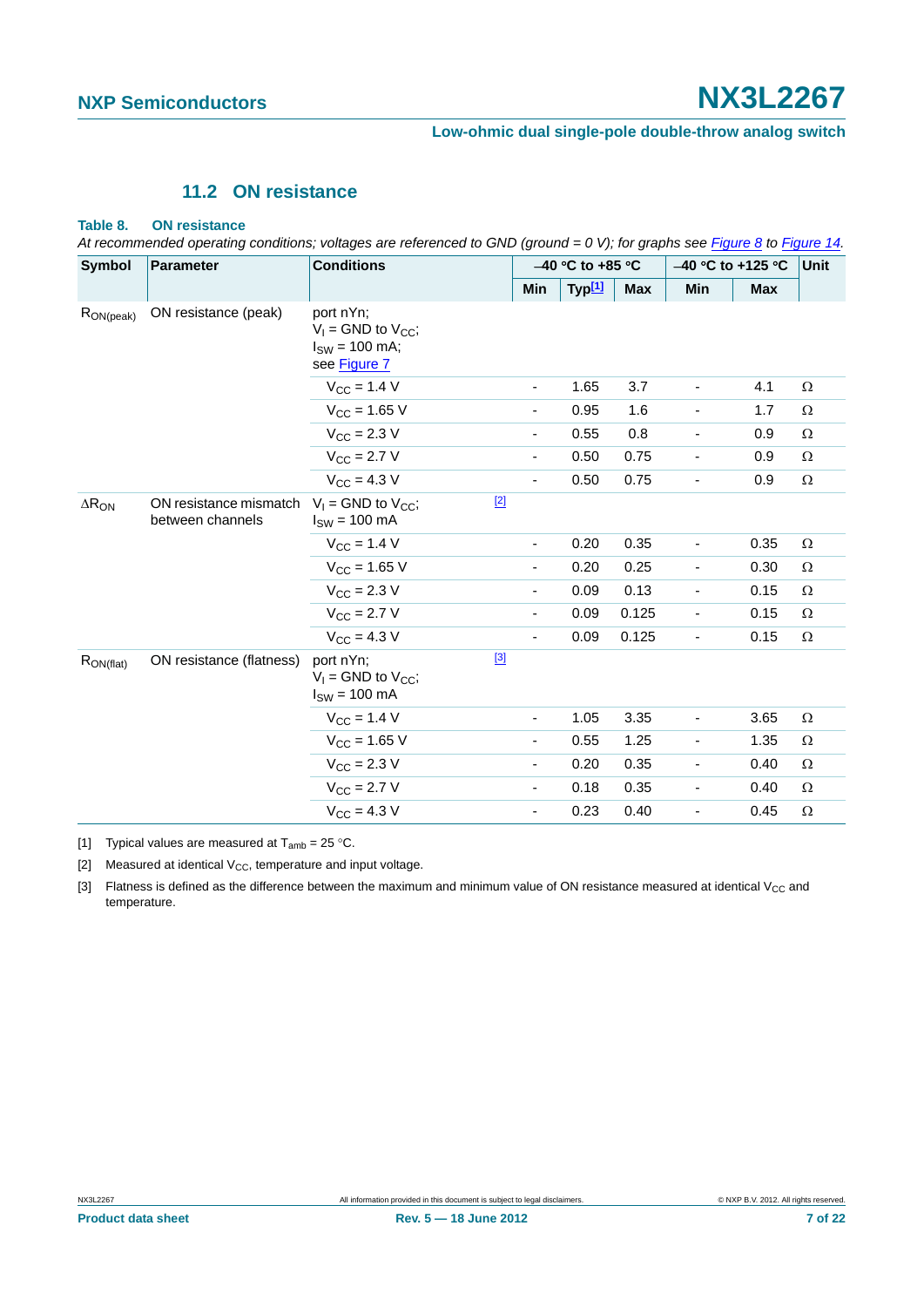<span id="page-7-0"></span>**Low-ohmic dual single-pole double-throw analog switch**

<span id="page-7-2"></span><span id="page-7-1"></span>

### **11.3 ON resistance test circuit and graphs**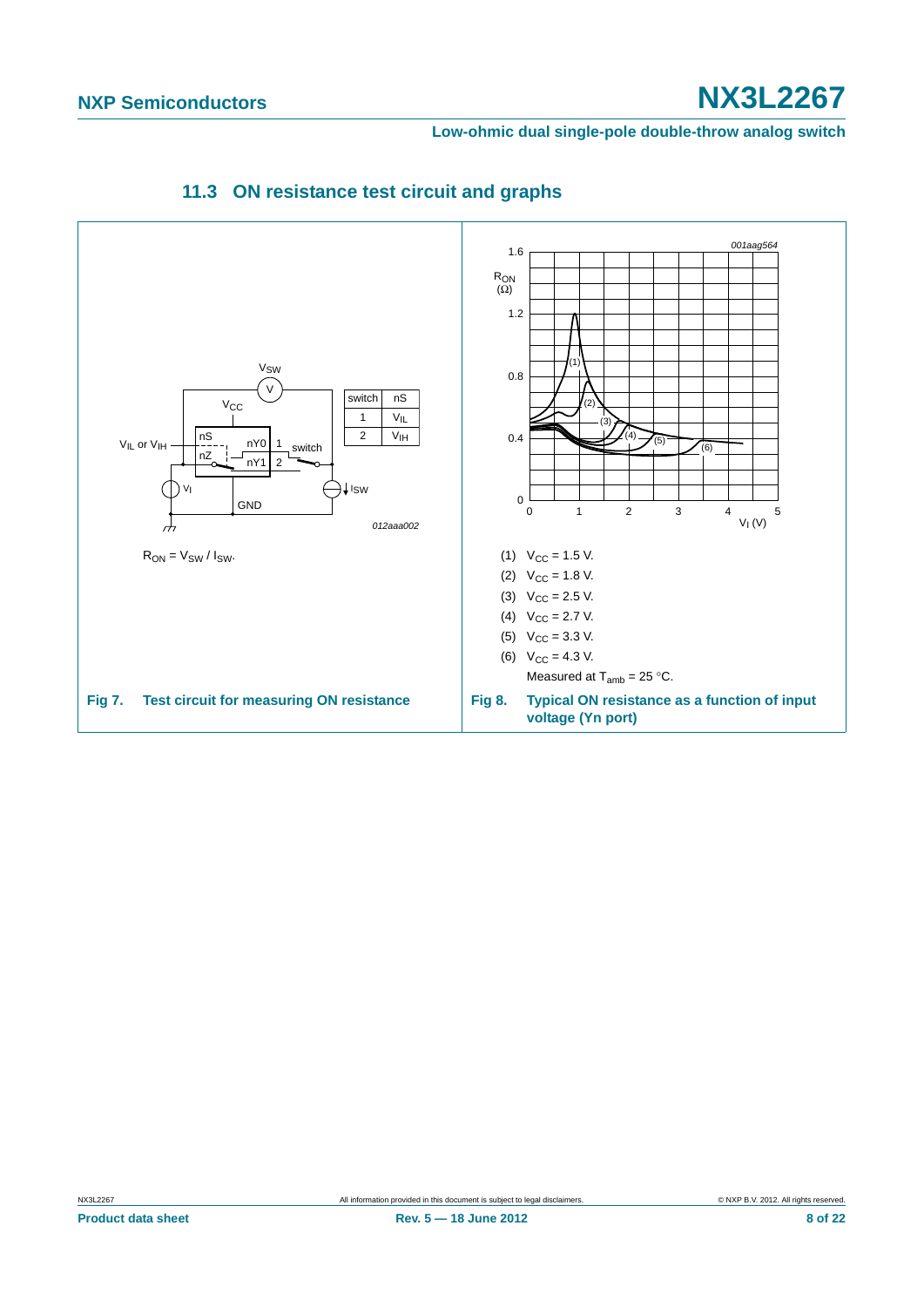#### **Low-ohmic dual single-pole double-throw analog switch**

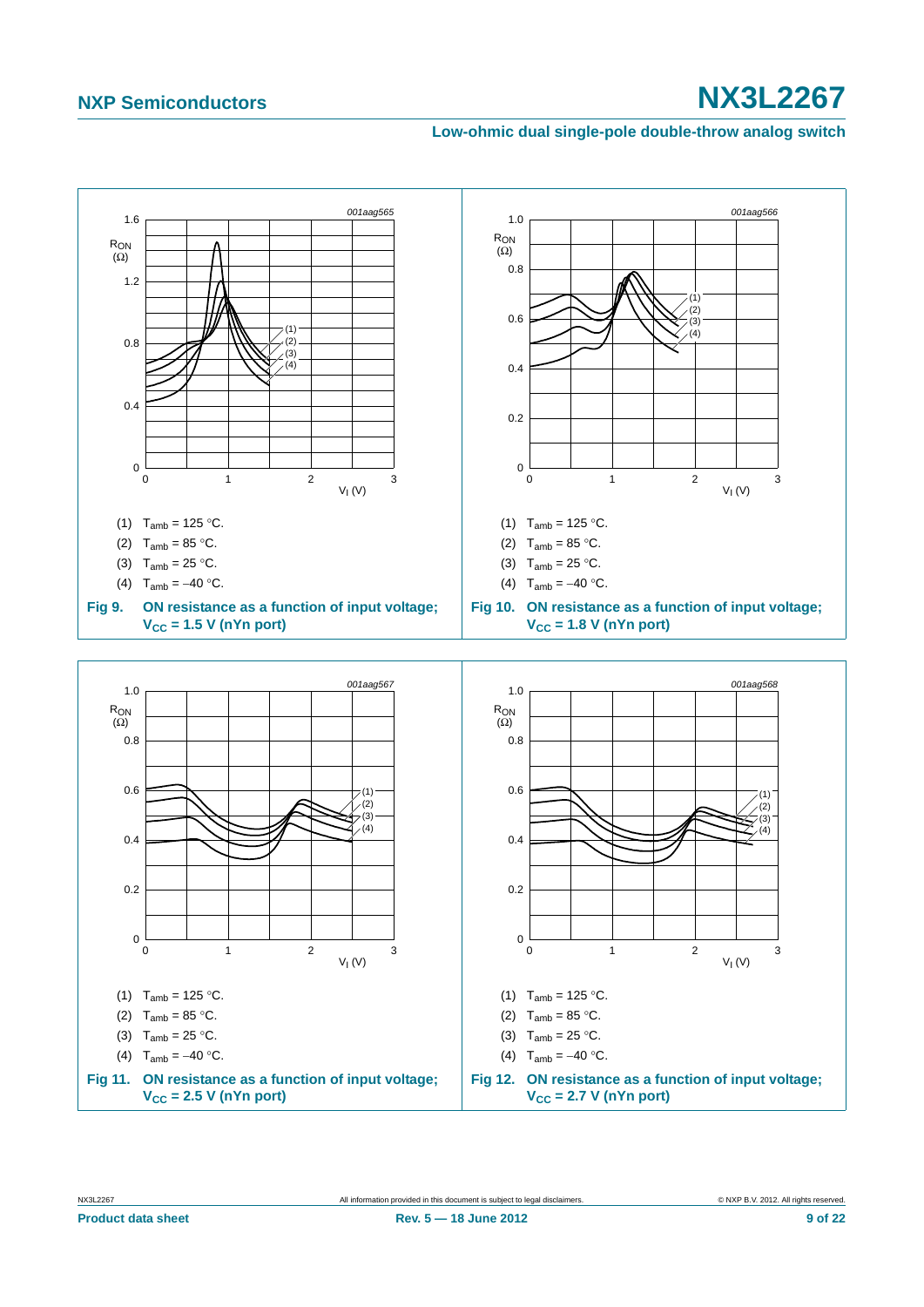#### **Low-ohmic dual single-pole double-throw analog switch**



## <span id="page-9-1"></span><span id="page-9-0"></span>**12. Dynamic characteristics**

#### **Table 9. Dynamic characteristics**

At recommended operating conditions; voltages are referenced to GND (ground = 0 V); for load circuit see [Figure 17.](#page-11-0)

| Symbol    | Parameter    | <b>Conditions</b>                  | $T_{amb}$ = 25 °C        |            |            | $T_{amb} = -40 °C$ to +125 °C | <b>Unit</b>            |     |    |
|-----------|--------------|------------------------------------|--------------------------|------------|------------|-------------------------------|------------------------|-----|----|
|           |              | Min                                | Typ <sup>[1]</sup>       | <b>Max</b> | <b>Min</b> | <b>Max</b><br>(85 °C)         | <b>Max</b><br>(125 °C) |     |    |
| $t_{en}$  | enable time  | nS to nZ or nYn;<br>see Figure 15  |                          |            |            |                               |                        |     |    |
|           |              | $V_{CC}$ = 1.4 V to 1.6 V          | ۰                        | 50         | 90         | -                             | 120                    | 120 | ns |
|           |              | $V_{\text{CC}}$ = 1.65 V to 1.95 V | $\overline{\phantom{a}}$ | 36         | 70         | $\overline{\phantom{a}}$      | 80                     | 90  | ns |
|           |              | $V_{CC}$ = 2.3 V to 2.7 V          | ۰                        | 24         | 45         |                               | 50                     | 55  | ns |
|           |              | $V_{CC}$ = 2.7 V to 3.6 V          | $\overline{\phantom{a}}$ | 22         | 40         | ٠                             | 45                     | 50  | ns |
|           |              | $V_{CC}$ = 3.6 V to 4.3 V          | $\overline{\phantom{a}}$ | 22         | 40         | ٠                             | 45                     | 50  | ns |
| $t_{dis}$ | disable time | nS to nZ or nYn;<br>see Figure 15  |                          |            |            |                               |                        |     |    |
|           |              | $V_{CC}$ = 1.4 V to 1.6 V          | $\overline{\phantom{a}}$ | 32         | 70         | ۰                             | 80                     | 90  | ns |
|           |              | $V_{CC}$ = 1.65 V to 1.95 V        | $\overline{\phantom{a}}$ | 20         | 55         | $\overline{\phantom{a}}$      | 60                     | 65  | ns |
|           |              | $V_{\text{CC}}$ = 2.3 V to 2.7 V   | $\overline{\phantom{a}}$ | 12         | 25         | ٠                             | 30                     | 35  | ns |
|           |              | $V_{CC}$ = 2.7 V to 3.6 V          | $\overline{\phantom{a}}$ | 10         | 20         | -                             | 25                     | 30  | ns |
|           |              | $V_{CC}$ = 3.6 V to 4.3 V          | $\overline{\phantom{a}}$ | 10         | 20         | $\overline{\phantom{0}}$      | 25                     | 30  | ns |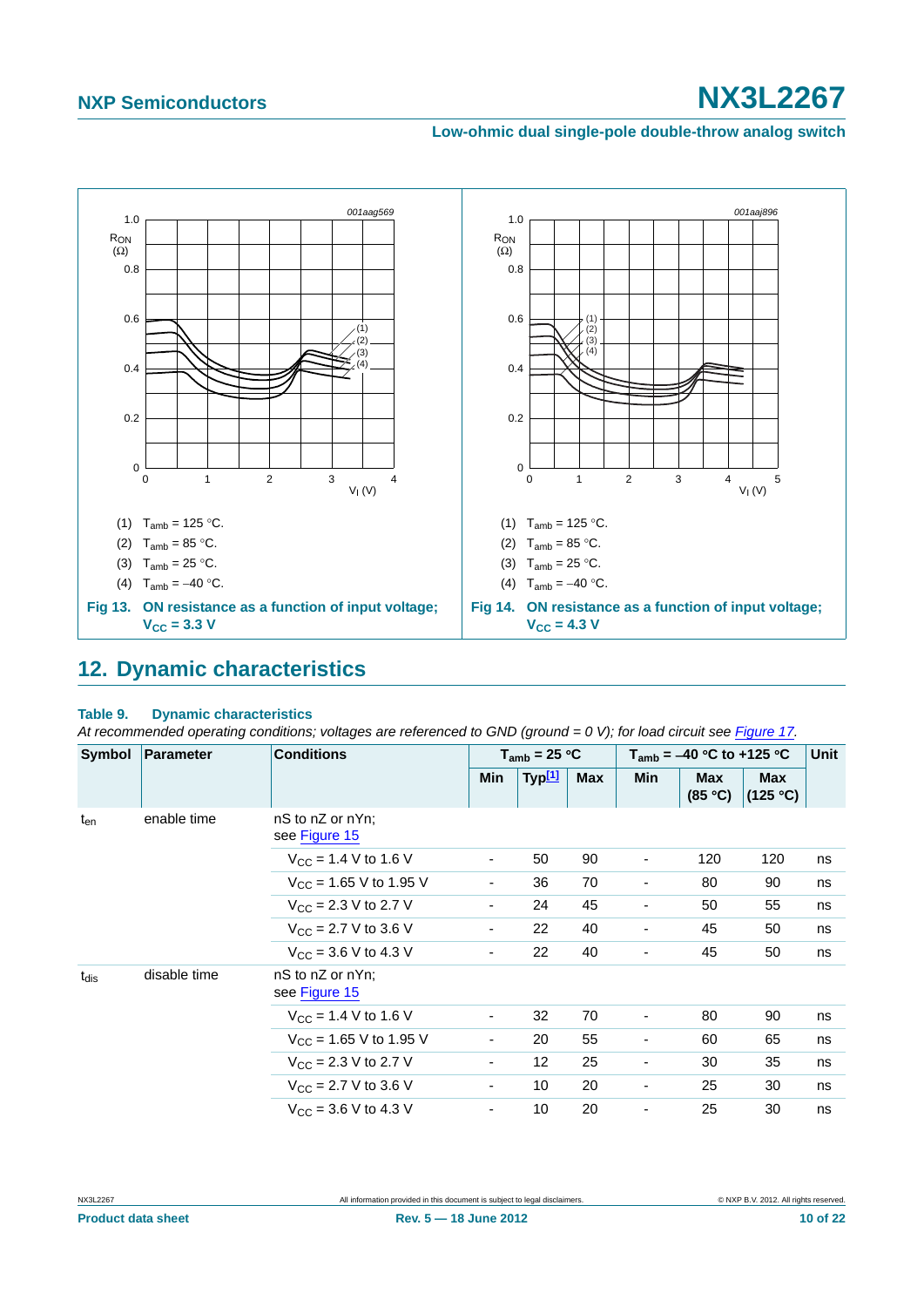|           | Symbol   Parameter              | <b>Conditions</b>                        |             |                    | $T_{amb}$ = 25 °C |                          |                       | $T_{amb} = -40 °C$ to +125 °C |   | Unit |
|-----------|---------------------------------|------------------------------------------|-------------|--------------------|-------------------|--------------------------|-----------------------|-------------------------------|---|------|
|           |                                 |                                          | Min         | Typ <sup>[1]</sup> | <b>Max</b>        | <b>Min</b>               | <b>Max</b><br>(85 °C) | <b>Max</b><br>(125 °C)        |   |      |
| $t_{b-m}$ | break-before-make see Figure 16 |                                          | $\boxed{2}$ |                    |                   |                          |                       |                               |   |      |
| time      |                                 | $V_{\text{CC}}$ = 1.4 V to 1.6 V         |             | $\sim$             | 19                | $\sim$                   | 9                     | $\overline{\phantom{a}}$      | ۰ | ns   |
|           |                                 | $V_{CC}$ = 1.65 V to 1.95 V              |             | ٠.                 | 17                | $\overline{\phantom{a}}$ |                       | $\overline{\phantom{a}}$      | - | ns   |
|           |                                 | $V_{\text{CC}}$ = 2.3 V to 2.7 V         |             | ۰.                 | 13                | ٠                        | 4                     | $\overline{\phantom{a}}$      | ۰ | ns   |
|           |                                 | $V_{\text{CC}}$ = 2.7 V to 3.6 V         |             | ۰.                 | 10                | ۰                        | 3                     | $\overline{\phantom{a}}$      | ۰ | ns   |
|           |                                 | $V_{\text{CC}} = 3.6 \text{ V}$ to 4.3 V |             | ۰.                 | 10                | ۰                        | 2                     | $\overline{\phantom{a}}$      | ۰ | ns   |

#### **Table 9. Dynamic characteristics** *…continued*

*At recommended operating conditions; voltages are referenced to GND (ground = 0 V); for load circuit see Figure 17.*

<span id="page-10-0"></span>[1] Typical values are measured at  $T_{amb} = 25 \degree C$  and  $V_{CC} = 1.5$  V, 1.8 V, 2.5 V, 3.3 V and 4.3 V respectively.

<span id="page-10-2"></span>[2] Break-before-make guaranteed by design.

### **12.1 Waveform and test circuits**

<span id="page-10-4"></span>![](_page_10_Figure_9.jpeg)

#### <span id="page-10-3"></span><span id="page-10-1"></span>**Table 10. Measurement points**

| <b>Supply voltage</b> | Input          | <b>Output</b>      |
|-----------------------|----------------|--------------------|
| $V_{CC}$              | V <sub>M</sub> | $V_X$              |
| 1.4 V to 4.3 V        | $0.5V_{CC}$    | 0.9V <sub>OH</sub> |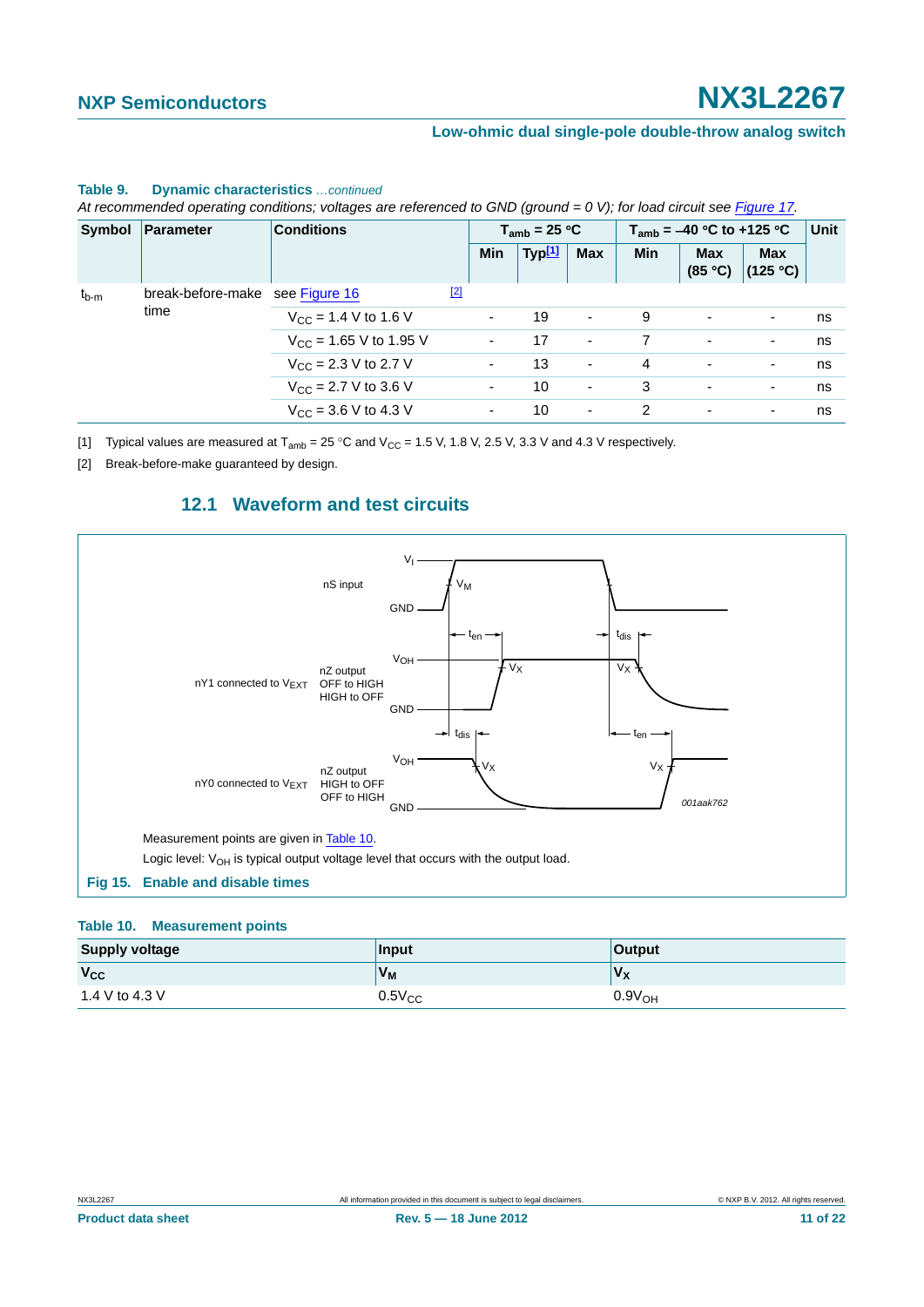#### **Low-ohmic dual single-pole double-throw analog switch**

![](_page_11_Figure_3.jpeg)

<span id="page-11-1"></span>![](_page_11_Figure_4.jpeg)

#### <span id="page-11-2"></span><span id="page-11-0"></span>**Table 11. Test data**

| <b>Supply voltage</b> | Input |                                   | Load  |             |
|-----------------------|-------|-----------------------------------|-------|-------------|
| $V_{CC}$              | ν     | լ ւ <sub>r</sub> , ւ <sub>f</sub> |       | ш           |
| 1.4 V to 4.3 V        | ∨сс   | $\leq$ 2.5 ns                     | 35 pF | 50 $\Omega$ |

|  |  | <b>Product data sheet</b> |
|--|--|---------------------------|
|  |  |                           |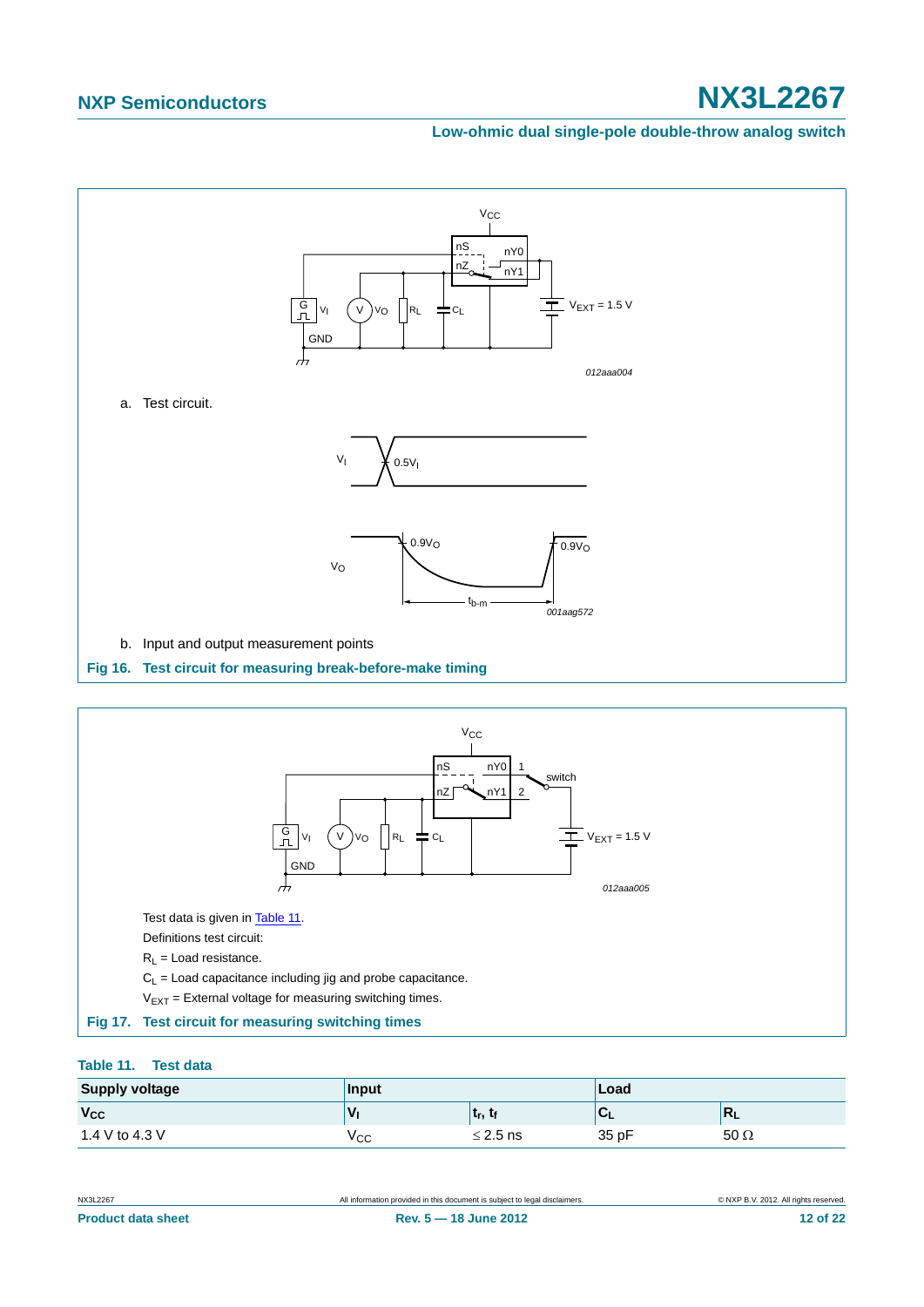### **12.2 Additional dynamic characteristics**

#### <span id="page-12-1"></span>**Table 12. Additional dynamic characteristics**

At recommended operating conditions; voltages are referenced to GND (ground = 0 V);  $V_I$  = GND or  $V_{CC}$  (unless otherwise *specified);*  $t_r = t_f \leq 2.5$  *ns.* 

| Symbol                  | Parameter                     | <b>Conditions</b>                                                                                                                              | $T_{amb}$ = 25 °C |                          | Unit           |                              |            |
|-------------------------|-------------------------------|------------------------------------------------------------------------------------------------------------------------------------------------|-------------------|--------------------------|----------------|------------------------------|------------|
|                         |                               |                                                                                                                                                |                   | Min                      | <b>Typ</b>     | <b>Max</b>                   |            |
| <b>THD</b>              | total harmonic<br>distortion  | $f_i$ = 20 Hz to 20 kHz; R <sub>L</sub> = 32 $\Omega$ ; see Figure 18                                                                          | $\boxed{1}$       |                          |                |                              |            |
|                         |                               | $V_{CC}$ = 1.4 V; V <sub>1</sub> = 1 V (p-p)                                                                                                   |                   |                          | 0.15           | $\overline{\phantom{a}}$     | %          |
|                         |                               | $V_{CC}$ = 1.65 V; V <sub>1</sub> = 1.2 V (p-p)                                                                                                |                   | $\blacksquare$           | 0.10           | $\blacksquare$               | $\%$       |
|                         |                               | $V_{CC}$ = 2.3 V; V <sub>1</sub> = 1.5 V (p-p)                                                                                                 |                   | ٠                        | 0.02           | $\blacksquare$               | %          |
|                         |                               | $V_{CC}$ = 2.7 V; V <sub>I</sub> = 2 V (p-p)                                                                                                   |                   | $\overline{\phantom{a}}$ | 0.02           | $\overline{\phantom{a}}$     | $\%$       |
|                         |                               | $V_{CC}$ = 4.3 V; V <sub>1</sub> = 2 V (p-p)                                                                                                   |                   | $\overline{\phantom{0}}$ | 0.02           | $\blacksquare$               | $\%$       |
|                         |                               | $V_{CC}$ = 3.0 V; V <sub>1</sub> = 1 V (p-p); R <sub>1</sub> = 600 $\Omega$                                                                    |                   | ä,                       | 0.01           | $\blacksquare$               | %          |
| $f_{(-3dB)}$            | $-3$ dB frequency<br>response | $R_1 = 50 \Omega$ ; see Figure 19                                                                                                              | $[1]$             |                          |                |                              |            |
|                         |                               | port nYn; $V_{CC} = 1.4 V$ to 4.3 V                                                                                                            |                   |                          | 60             | $\overline{\phantom{a}}$     | <b>MHz</b> |
| $\alpha$ <sub>iso</sub> | isolation (OFF-state)         | $f_i = 100$ kHz; R <sub>L</sub> = 50 $\Omega$ ; see Figure 20                                                                                  | $[1]$             |                          |                |                              |            |
|                         |                               | $V_{CC}$ = 1.4 V to 4.3 V                                                                                                                      |                   |                          | $-90$          | ÷,                           | dB         |
| $V_{\rm ct}$            | crosstalk voltage             | between digital inputs and switch;<br>$f_i = 1$ MHz; C <sub>L</sub> = 50 pF; R <sub>L</sub> = 50 $\Omega$ ; see Figure 21                      |                   |                          |                |                              |            |
|                         |                               | $V_{CC}$ = 1.4 V to 3.6 V                                                                                                                      |                   | ٠                        | 0.21           | $\blacksquare$               | V          |
|                         |                               | $V_{CC}$ = 3.6 V to 4.3 V                                                                                                                      |                   |                          | 0.30           | $\overline{\phantom{a}}$     | V          |
| <b>Xtalk</b>            | crosstalk                     | between switches:<br>$f_i$ = 100 kHz; R <sub>L</sub> = 50 $\Omega$ ; see Figure 22                                                             | $[1]$             |                          |                |                              |            |
|                         |                               | $V_{\rm CC}$ = 1.4 V to 4.3 V                                                                                                                  |                   | $\overline{\phantom{0}}$ | $-90$          | $\frac{1}{2}$                | dB         |
| $Q_{\text{inj}}$        | charge injection              | $f_i = 1$ MHz; C <sub>L</sub> = 0.1 nF; R <sub>L</sub> = 1 M $\Omega$ ; V <sub>gen</sub> = 0 V;<br>$R_{\text{qen}} = 0 \Omega$ ; see Figure 23 |                   |                          |                |                              |            |
|                         |                               | $V_{CC}$ = 1.5 V                                                                                                                               |                   | $\overline{\phantom{a}}$ | $\overline{4}$ | $\overline{\phantom{a}}$     | рC         |
|                         |                               | $V_{CC} = 1.8 V$                                                                                                                               |                   |                          | 6              | $\qquad \qquad \blacksquare$ | рC         |
|                         |                               | $V_{CC}$ = 2.5 V                                                                                                                               |                   |                          | 16             | $\overline{\phantom{a}}$     | pC         |
|                         |                               | $V_{\text{CC}} = 3.3 \text{ V}$                                                                                                                |                   | ٠                        | 24             | $\blacksquare$               | рC         |
|                         |                               | $V_{\rm CC} = 4.3 V$                                                                                                                           |                   | $\overline{\phantom{a}}$ | 37             | $\blacksquare$               | pC         |

<span id="page-12-0"></span>[1]  $f_i$  is biased at  $0.5V_{CC}$ .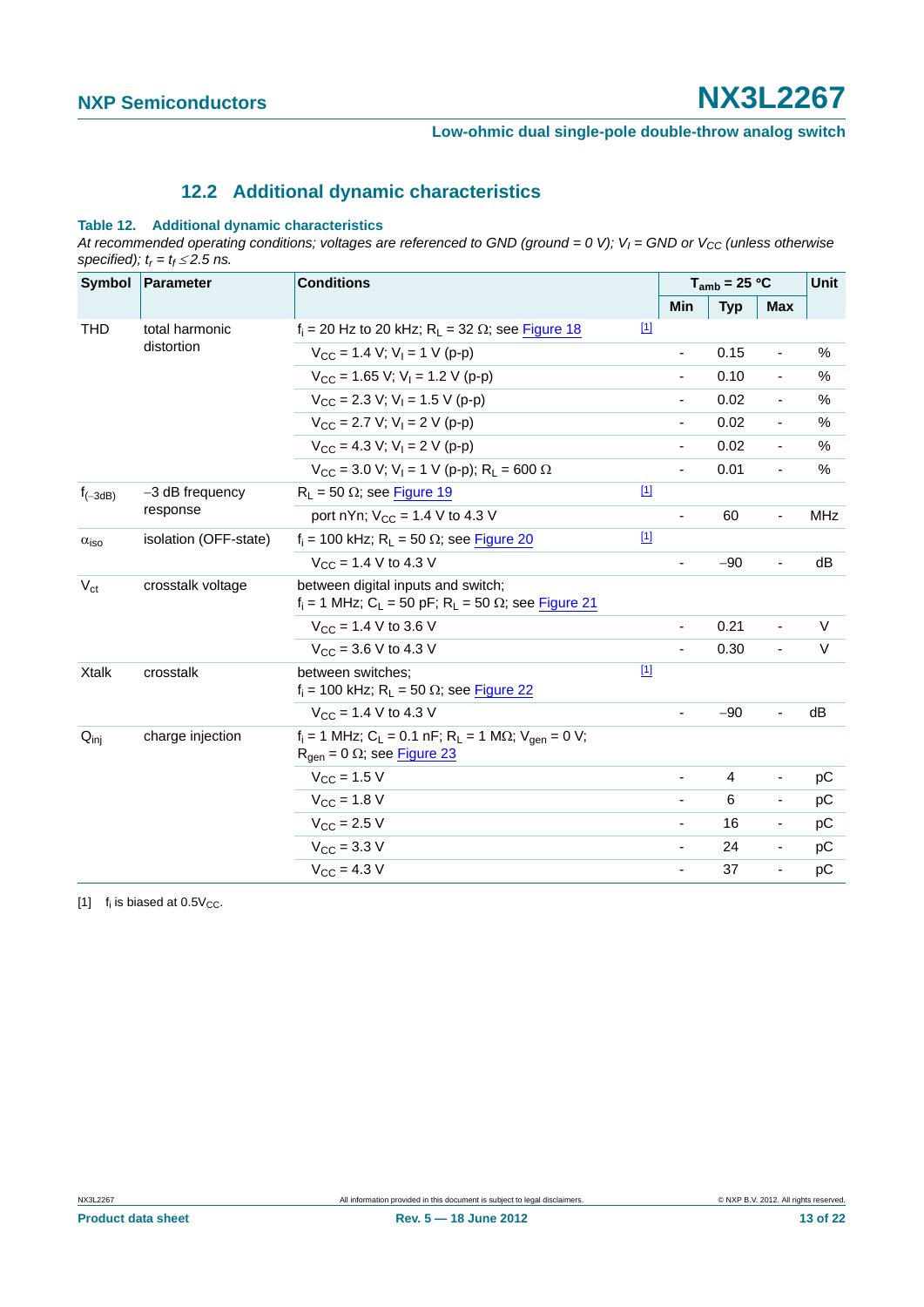#### **Low-ohmic dual single-pole double-throw analog switch**

### **12.3 Test circuits**

<span id="page-13-3"></span>![](_page_13_Figure_4.jpeg)

<span id="page-13-0"></span>![](_page_13_Figure_5.jpeg)

<span id="page-13-2"></span><span id="page-13-1"></span>![](_page_13_Figure_6.jpeg)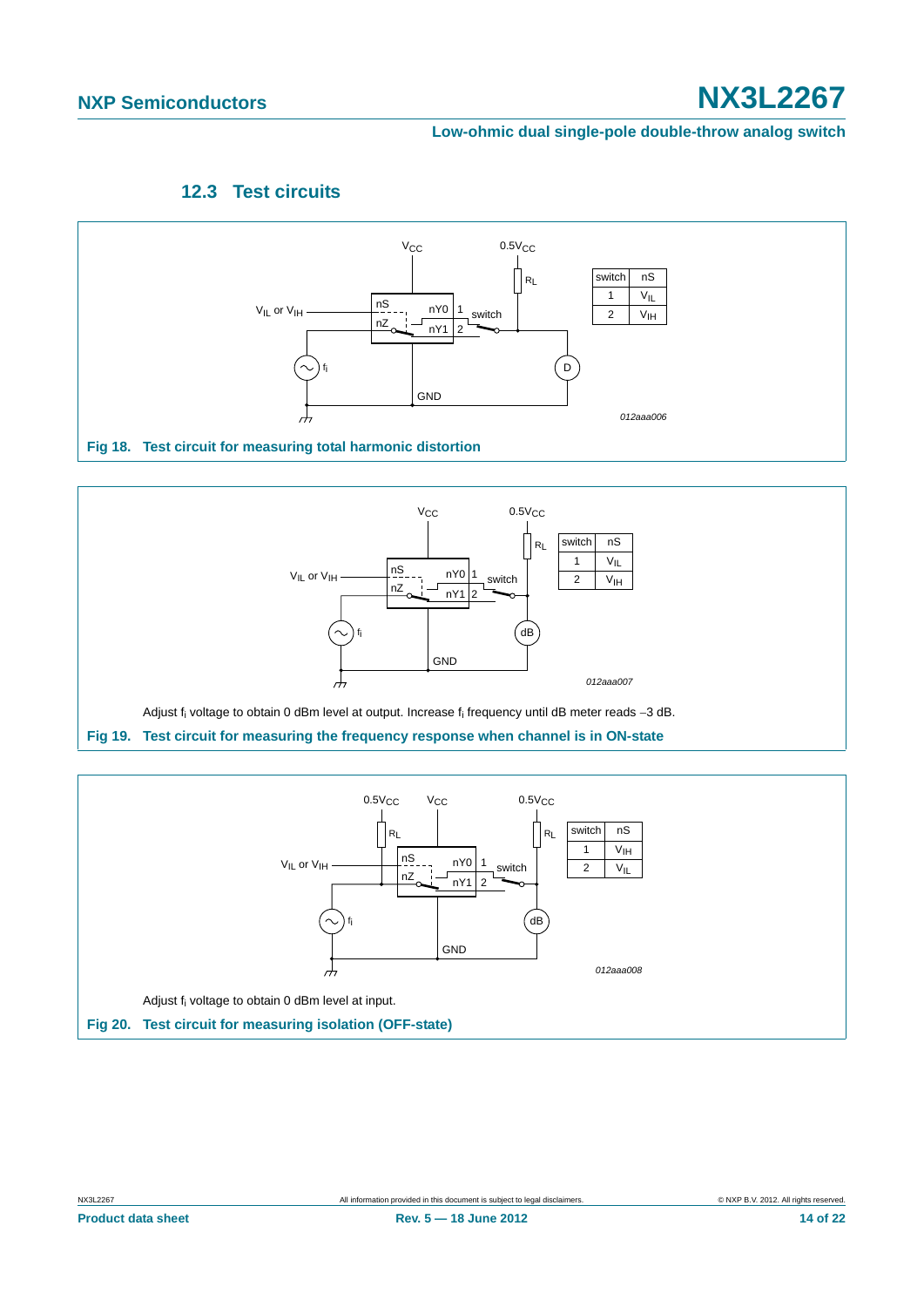#### **Low-ohmic dual single-pole double-throw analog switch**

![](_page_14_Figure_3.jpeg)

<span id="page-14-1"></span><span id="page-14-0"></span>![](_page_14_Figure_4.jpeg)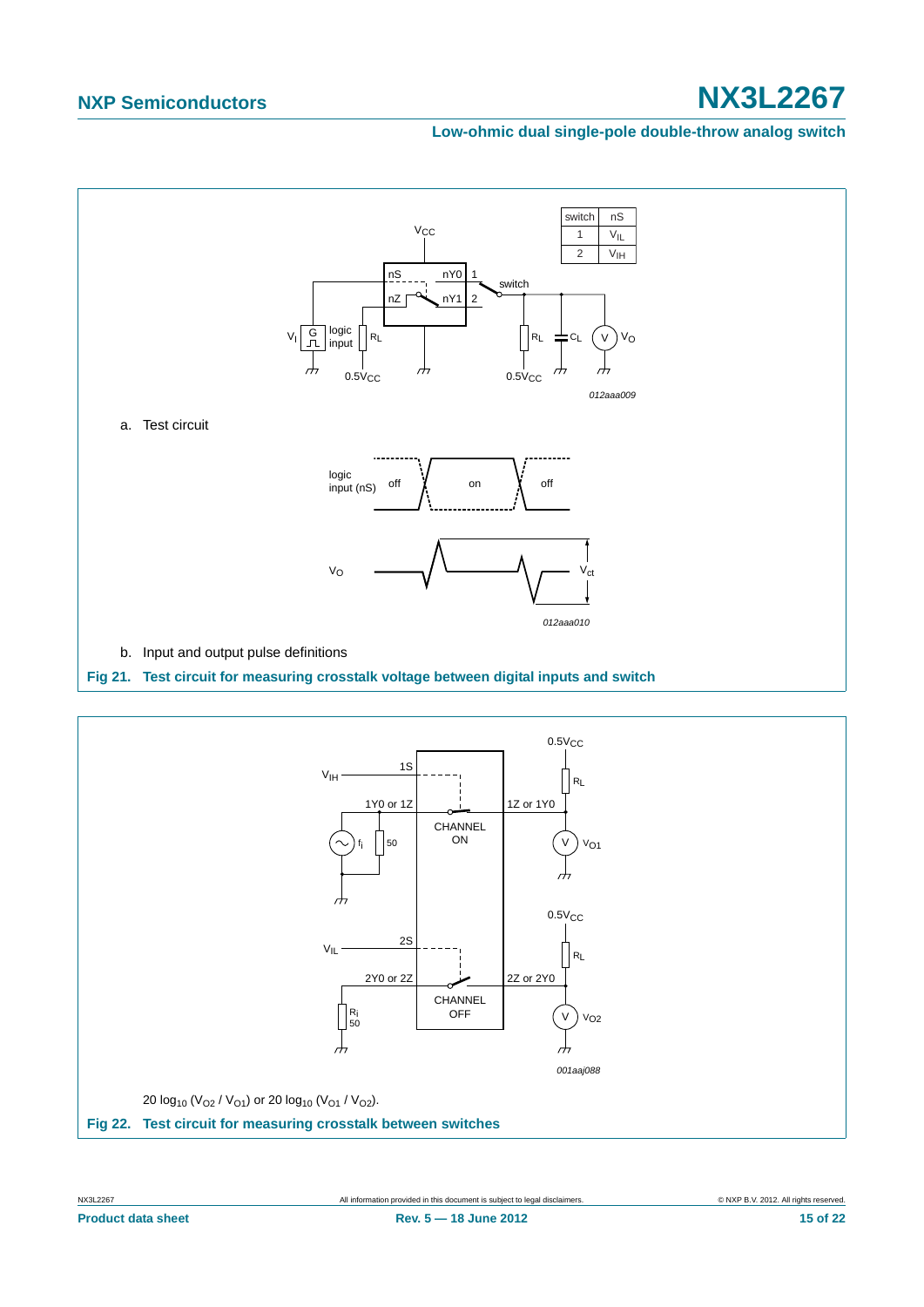#### **Low-ohmic dual single-pole double-throw analog switch**

<span id="page-15-0"></span>![](_page_15_Figure_3.jpeg)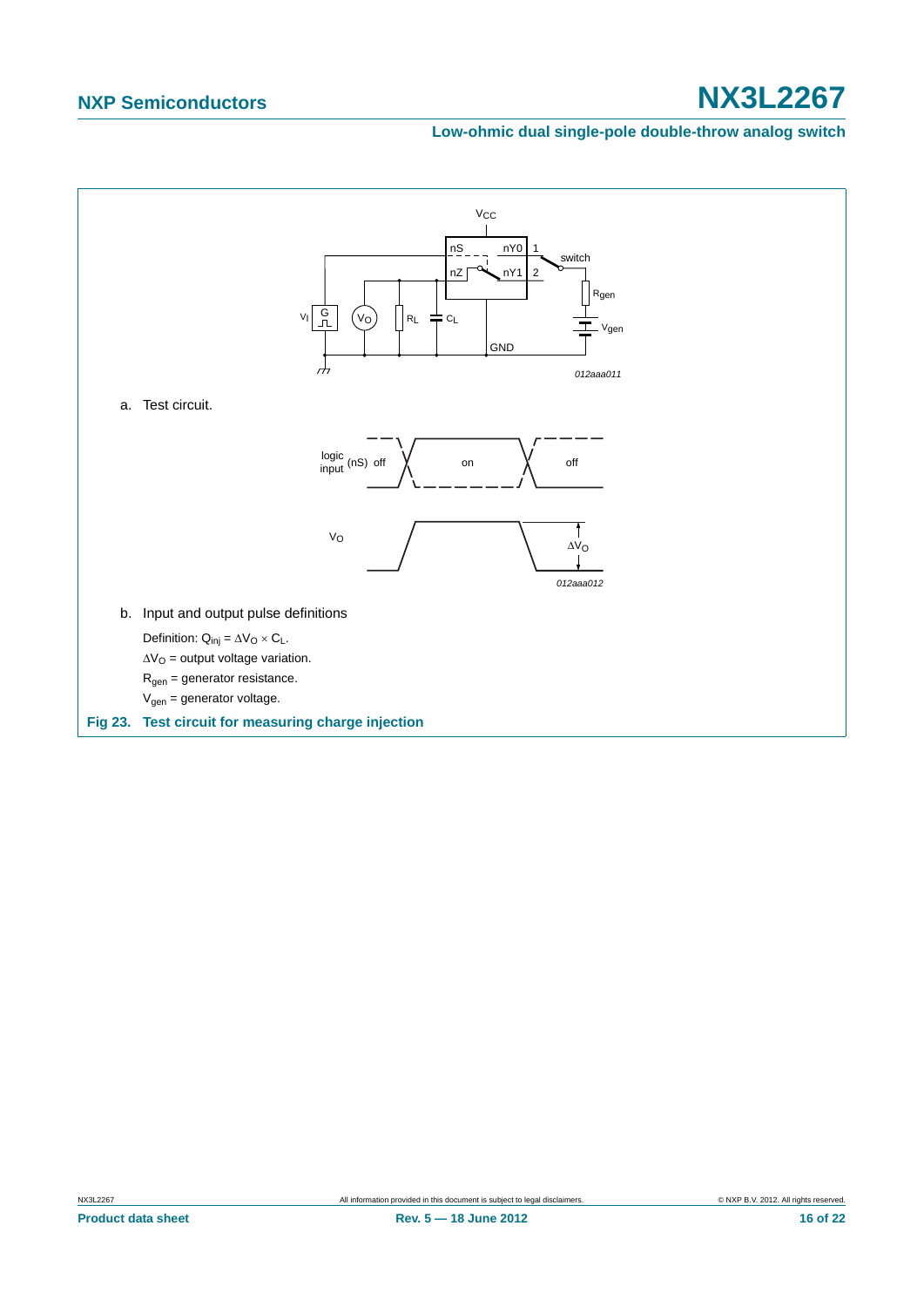**Low-ohmic dual single-pole double-throw analog switch**

# <span id="page-16-1"></span>**13. Package outline**

![](_page_16_Figure_4.jpeg)

**XQFN10: plastic, extremely thin quad flat package; no leads;**

<span id="page-16-0"></span>**Fig 24. Package outline SOT1049-3 (XQFN10)**

NX3L2267 All information provided in this document is subject to legal disclaimers. © NXP B.V. 2012. All rights reserved.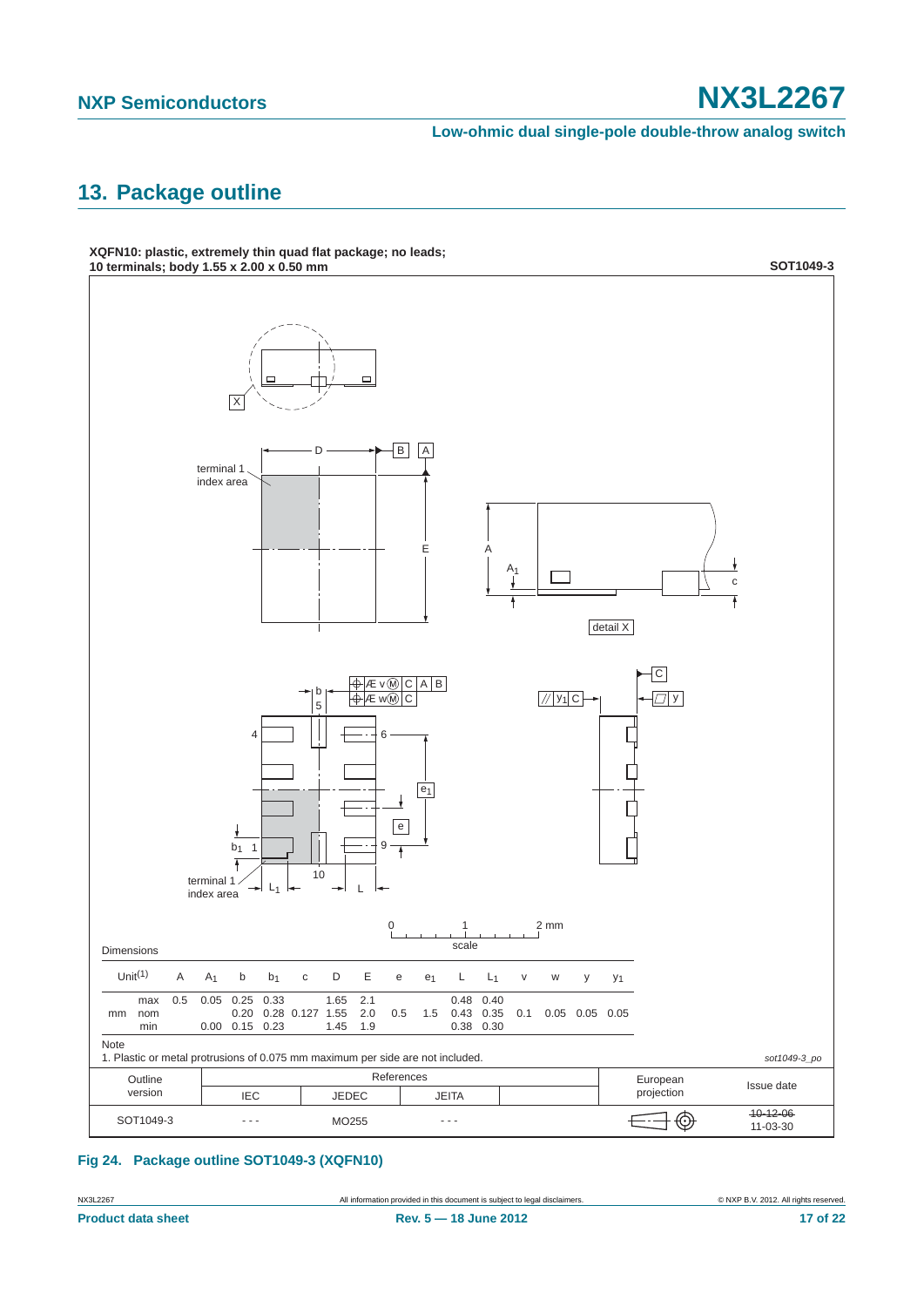**Low-ohmic dual single-pole double-throw analog switch**

![](_page_17_Figure_3.jpeg)

**XQFN10: plastic, extremely thin quad flat package; no leads;**

#### **Fig 25. Package outline SOT1160-1 (XQFN10)**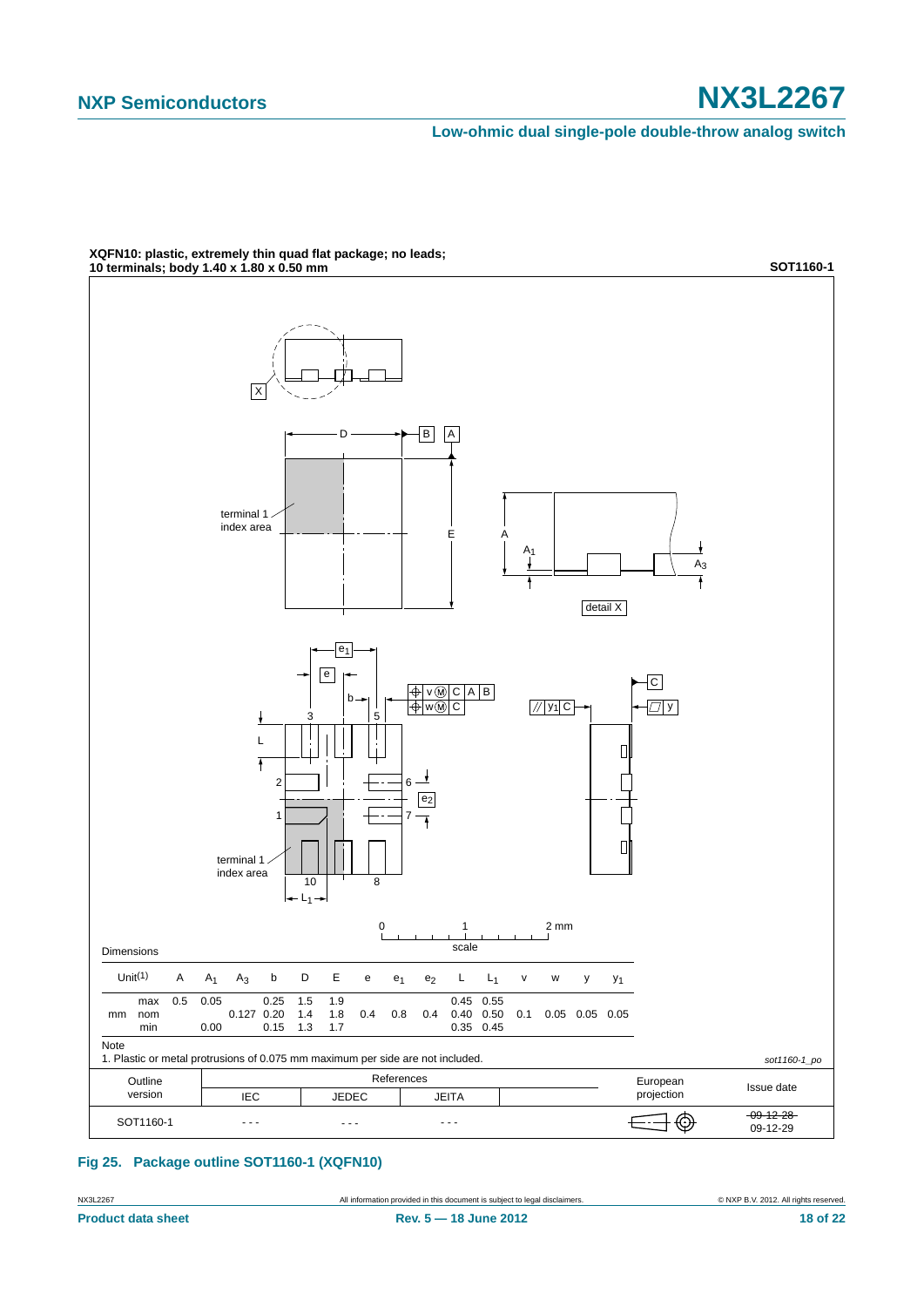# <span id="page-18-0"></span>**14. Abbreviations**

|             | <b>Table 13. Abbreviations</b>          |  |  |  |
|-------------|-----------------------------------------|--|--|--|
| Acronym     | <b>Description</b>                      |  |  |  |
| <b>CDM</b>  | <b>Charged Device Model</b>             |  |  |  |
| <b>CMOS</b> | Complementary Metal-Oxide Semiconductor |  |  |  |
| <b>ESD</b>  | ElectroStatic Discharge                 |  |  |  |
| HBM         | Human Body Model                        |  |  |  |
| МM          | Machine Model                           |  |  |  |

# <span id="page-18-1"></span>**15. Revision history**

#### **Table 14. Revision history**

| Document ID    | Release date         | Data sheet status                                                     | <b>Change notice</b> | <b>Supersedes</b> |
|----------------|----------------------|-----------------------------------------------------------------------|----------------------|-------------------|
| NX3L2267 v.5   | 20120618             | Product data sheet                                                    |                      | NX3L2267 v.4      |
| Modifications: |                      | • Package outline drawing SOT1049-2 changed to SOT1049-3 (Figure 24). |                      |                   |
| NX3L2267 v.4   | 20111108             | Product data sheet                                                    | -                    | NX3L2267 v.3      |
| Modifications: | Legal pages updated. |                                                                       |                      |                   |
| NX3L2267 v.3   | 20101223             | Product data sheet                                                    |                      | NX3L2267 v.2      |
| NX3L2267 v.2   | 20100713             | Product data sheet                                                    |                      | NX3L2267 v.1      |
| NX3L2267 v.1   | 20091109             | Product data sheet                                                    |                      | -                 |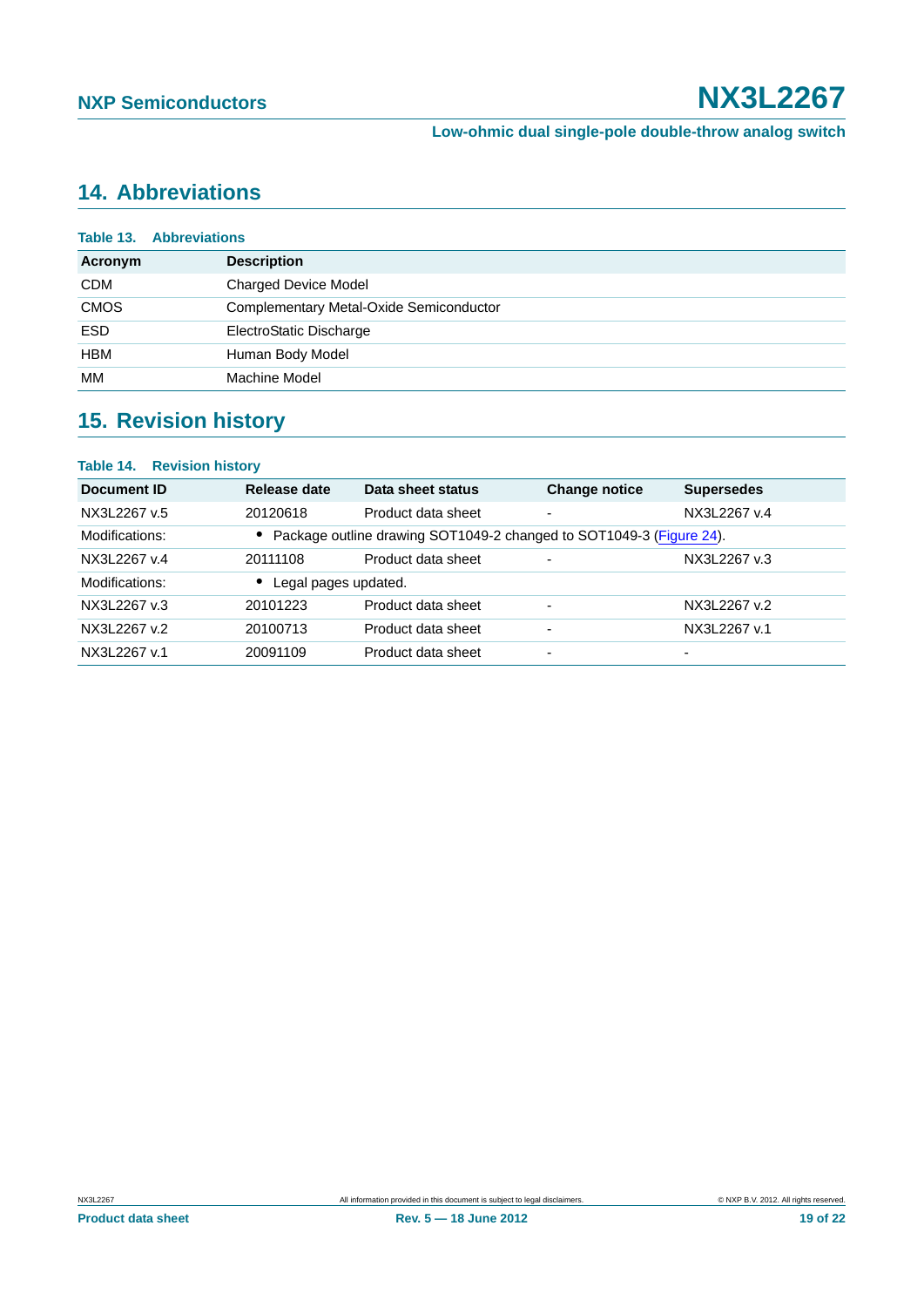## <span id="page-19-0"></span>**16. Legal information**

### <span id="page-19-1"></span>**16.1 Data sheet status**

| Document status[1][2]          | Product status <sup>[3]</sup> | <b>Definition</b>                                                                     |
|--------------------------------|-------------------------------|---------------------------------------------------------------------------------------|
| Objective [short] data sheet   | Development                   | This document contains data from the objective specification for product development. |
| Preliminary [short] data sheet | Qualification                 | This document contains data from the preliminary specification.                       |
| Product [short] data sheet     | Production                    | This document contains the product specification.                                     |

[1] Please consult the most recently issued document before initiating or completing a design.

[2] The term 'short data sheet' is explained in section "Definitions".

[3] The product status of device(s) described in this document may have changed since this document was published and may differ in case of multiple devices. The latest product status<br>information is available on the Intern

#### <span id="page-19-2"></span>**16.2 Definitions**

**Draft —** The document is a draft version only. The content is still under internal review and subject to formal approval, which may result in modifications or additions. NXP Semiconductors does not give any representations or warranties as to the accuracy or completeness of information included herein and shall have no liability for the consequences of use of such information.

**Short data sheet —** A short data sheet is an extract from a full data sheet with the same product type number(s) and title. A short data sheet is intended for quick reference only and should not be relied upon to contain detailed and full information. For detailed and full information see the relevant full data sheet, which is available on request via the local NXP Semiconductors sales office. In case of any inconsistency or conflict with the short data sheet, the full data sheet shall prevail.

**Product specification —** The information and data provided in a Product data sheet shall define the specification of the product as agreed between NXP Semiconductors and its customer, unless NXP Semiconductors and customer have explicitly agreed otherwise in writing. In no event however, shall an agreement be valid in which the NXP Semiconductors product is deemed to offer functions and qualities beyond those described in the Product data sheet.

### <span id="page-19-3"></span>**16.3 Disclaimers**

**Limited warranty and liability —** Information in this document is believed to be accurate and reliable. However, NXP Semiconductors does not give any representations or warranties, expressed or implied, as to the accuracy or completeness of such information and shall have no liability for the consequences of use of such information. NXP Semiconductors takes no responsibility for the content in this document if provided by an information source outside of NXP Semiconductors.

In no event shall NXP Semiconductors be liable for any indirect, incidental, punitive, special or consequential damages (including - without limitation - lost profits, lost savings, business interruption, costs related to the removal or replacement of any products or rework charges) whether or not such damages are based on tort (including negligence), warranty, breach of contract or any other legal theory.

Notwithstanding any damages that customer might incur for any reason whatsoever, NXP Semiconductors' aggregate and cumulative liability towards customer for the products described herein shall be limited in accordance with the *Terms and conditions of commercial sale* of NXP Semiconductors.

**Right to make changes —** NXP Semiconductors reserves the right to make changes to information published in this document, including without limitation specifications and product descriptions, at any time and without notice. This document supersedes and replaces all information supplied prior to the publication hereof.

**Suitability for use —** NXP Semiconductors products are not designed, authorized or warranted to be suitable for use in life support, life-critical or safety-critical systems or equipment, nor in applications where failure or malfunction of an NXP Semiconductors product can reasonably be expected to result in personal injury, death or severe property or environmental damage. NXP Semiconductors and its suppliers accept no liability for inclusion and/or use of NXP Semiconductors products in such equipment or applications and therefore such inclusion and/or use is at the customer's own risk.

**Applications —** Applications that are described herein for any of these products are for illustrative purposes only. NXP Semiconductors makes no representation or warranty that such applications will be suitable for the specified use without further testing or modification.

Customers are responsible for the design and operation of their applications and products using NXP Semiconductors products, and NXP Semiconductors accepts no liability for any assistance with applications or customer product design. It is customer's sole responsibility to determine whether the NXP Semiconductors product is suitable and fit for the customer's applications and products planned, as well as for the planned application and use of customer's third party customer(s). Customers should provide appropriate design and operating safeguards to minimize the risks associated with their applications and products.

NXP Semiconductors does not accept any liability related to any default, damage, costs or problem which is based on any weakness or default in the customer's applications or products, or the application or use by customer's third party customer(s). Customer is responsible for doing all necessary testing for the customer's applications and products using NXP Semiconductors products in order to avoid a default of the applications and the products or of the application or use by customer's third party customer(s). NXP does not accept any liability in this respect.

**Limiting values —** Stress above one or more limiting values (as defined in the Absolute Maximum Ratings System of IEC 60134) will cause permanent damage to the device. Limiting values are stress ratings only and (proper) operation of the device at these or any other conditions above those given in the Recommended operating conditions section (if present) or the Characteristics sections of this document is not warranted. Constant or repeated exposure to limiting values will permanently and irreversibly affect the quality and reliability of the device.

**Terms and conditions of commercial sale —** NXP Semiconductors products are sold subject to the general terms and conditions of commercial sale, as published at<http://www.nxp.com/profile/terms>, unless otherwise agreed in a valid written individual agreement. In case an individual agreement is concluded only the terms and conditions of the respective agreement shall apply. NXP Semiconductors hereby expressly objects to applying the customer's general terms and conditions with regard to the purchase of NXP Semiconductors products by customer.

**No offer to sell or license —** Nothing in this document may be interpreted or construed as an offer to sell products that is open for acceptance or the grant, conveyance or implication of any license under any copyrights, patents or other industrial or intellectual property rights.

NX3L2267 **All information provided in this document is subject to legal disclaimers.** © NXP B.V. 2012. All rights reserved.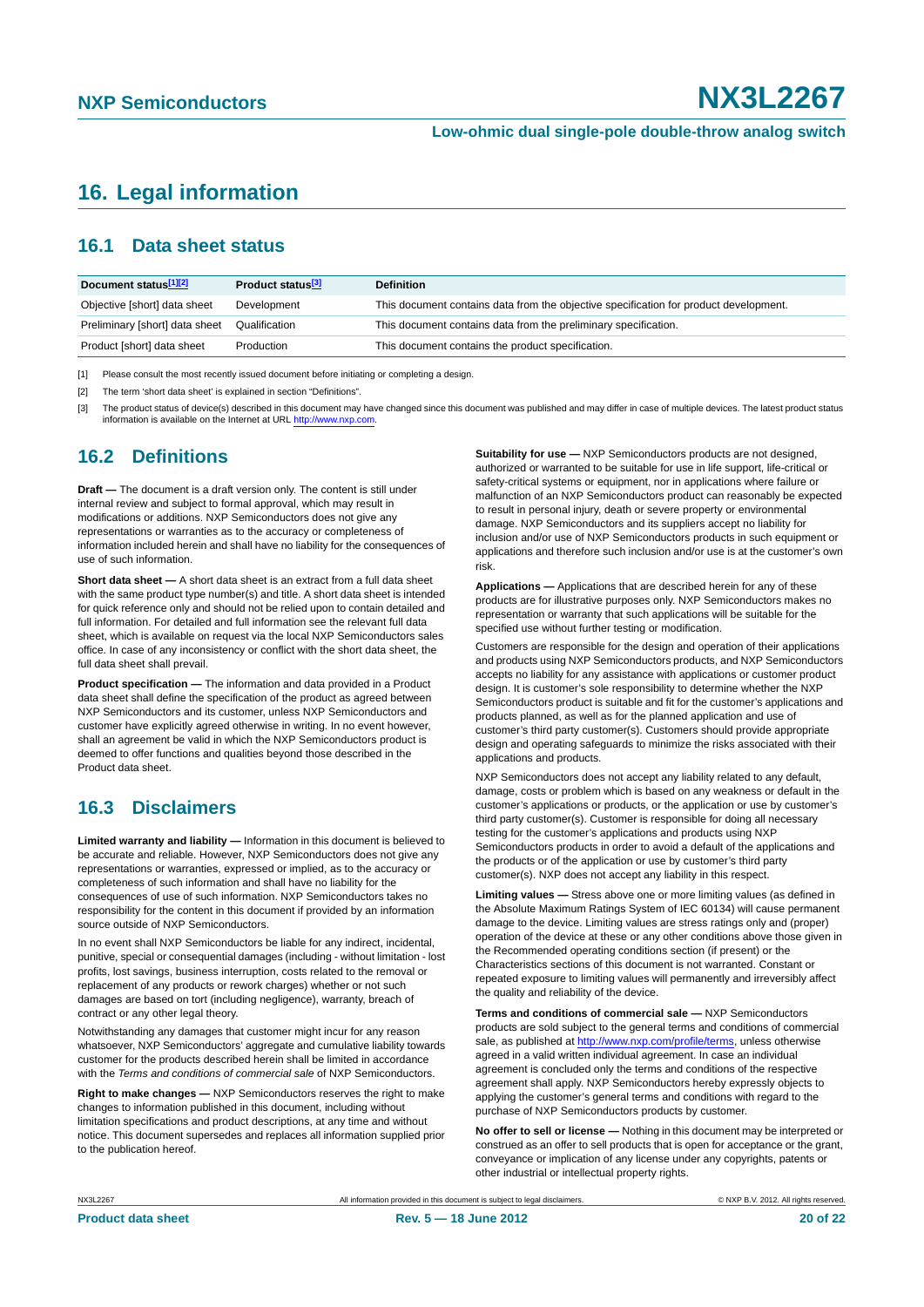#### **Low-ohmic dual single-pole double-throw analog switch**

**Export control —** This document as well as the item(s) described herein may be subject to export control regulations. Export might require a prior authorization from competent authorities.

**Non-automotive qualified products —** Unless this data sheet expressly states that this specific NXP Semiconductors product is automotive qualified, the product is not suitable for automotive use. It is neither qualified nor tested in accordance with automotive testing or application requirements. NXP Semiconductors accepts no liability for inclusion and/or use of non-automotive qualified products in automotive equipment or applications.

In the event that customer uses the product for design-in and use in automotive applications to automotive specifications and standards, customer (a) shall use the product without NXP Semiconductors' warranty of the product for such automotive applications, use and specifications, and (b) whenever customer uses the product for automotive applications beyond

#### liability, damages or failed product claims resulting from customer design and use of the product for automotive applications beyond NXP Semiconductors' standard warranty and NXP Semiconductors' product specifications. **Translations —** A non-English (translated) version of a document is for reference only. The English version shall prevail in case of any discrepancy

NXP Semiconductors' specifications such use shall be solely at customer's own risk, and (c) customer fully indemnifies NXP Semiconductors for any

### <span id="page-20-0"></span>**16.4 Trademarks**

between the translated and English versions.

Notice: All referenced brands, product names, service names and trademarks are the property of their respective owners.

# <span id="page-20-1"></span>**17. Contact information**

For more information, please visit: **http://www.nxp.com**

For sales office addresses, please send an email to: **salesaddresses@nxp.com**